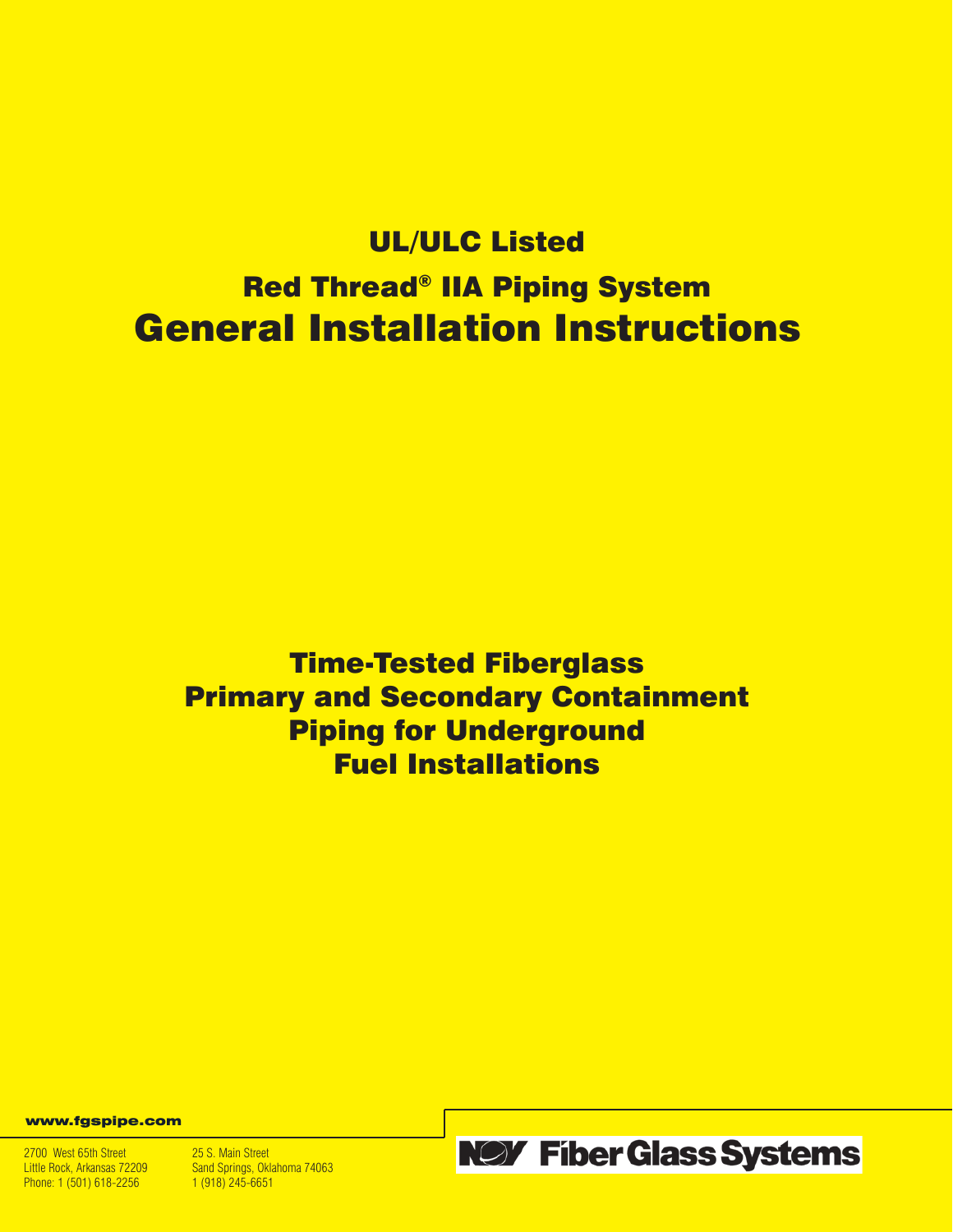# **IMPORTANT - READ THIS FIRST**

Before beginning the actual assembly procedures, verify all individuals involved in the installation thoroughly understand the following suggestions and precautions.

Matching taper angles for the spigot and the bell make it possible to mechanically "lock up" a joint by wedging the spigot into the bell. This produces a very thin line of adhesive called the bond line, or glue line, that is only a few thousandths of an inch thick.

In all cases, the bonding surfaces must be clean before applying adhesive.

Joint strength of the bell and spigot joint is controlled by the adhesive thickness between the two matching tapered surfaces. The adhesive is relatively brittle in thick sections and fails easily if the bond line is too thick. The mechanical lock determines adhesive thickness.

Joints that are not "locked up" during installation may pass an initial steady pressure test but can fail prematurely at a later date due to reduced bond strength caused by the thick adhesive. Therefore, it is essential that the installation crew be familiar with the joint concept and understand the importance of completely inserting and locking the spigot into the bell.

Using mechanical force (such as hammering against a wooden block placed against a fitting or bell end of pipe) helps achieve "lock up." NOTE: This is the same mechanical lock of matching tapers that is commonly used in machine tools. For T.A.B. (threaded and bonded) joints, special T.A.B. wrenches or strap wrenches are recommended to achieve the mechanical lock up of the joint.

Cool weather conditions require special precautions when bonding pipe and fittings. The adhesive is very viscous (thick) when it is cool or when it is applied to cool pipe. This thick adhesive can be stiff enough to prevent complete joint "lock up." There are different installation procedures for both warm and cool weather installations. This concept is often overlooked when a crew installs piping and there are significant temperature variations throughout the day or week.

All bonding surfaces must be factory fresh in appearance. When end caps have been lost, surfaces will weather and result in loss of bond strength. When surfaces are weathered, retaper spigots and sand bells to achieve a factory fresh appearance. NOTE: DO NOT USE T.A.B. COUPLINGS THAT ARE WEATHERED.

Matching taper angles allow the joint to mechanically lock up, producing a thin line of adhesive called a glue line.

Bonding surfaces must be clean.

Joint strength is controlled by the adhesive thickness thin is good, thick is bad.

Mechanical locking of the joint is absolutely essential to develop full strength of the joint.

Using mechanical force helps achieve joint lock up.

Follow the appropriate installation procedures for warm or cool weather.

All bonding surfaces must be factory fresh in appearance.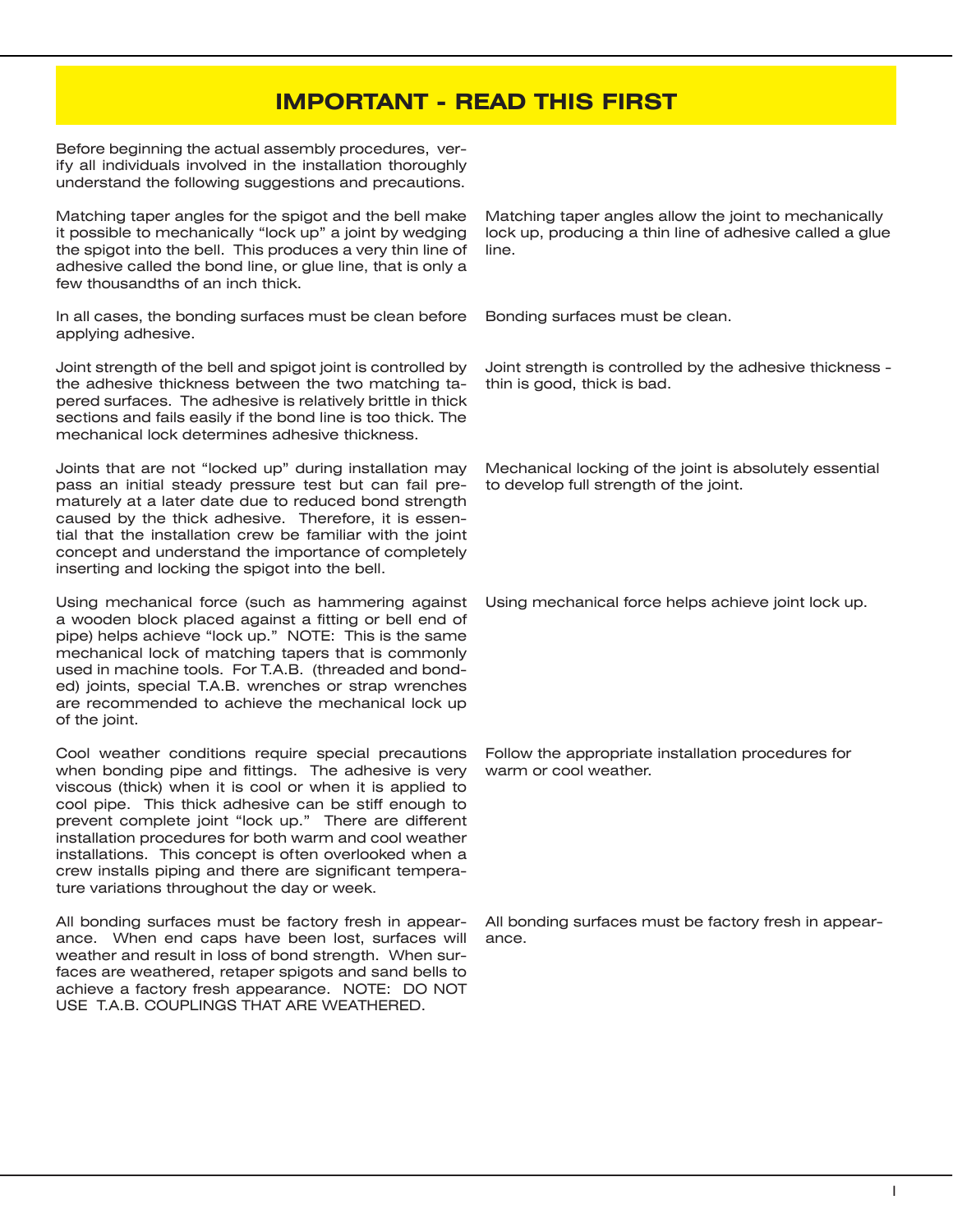# **INTRODUCTION**

## **NOV FIBER GLASS SYSTEMS PIPE INSTALLATION HANDBOOK UL/ULC Listed RED THREAD IIA Primary and Secondary Containment Pipe and Fittings**

This manual is offered to assist in the proper fabrication and installation procedures when assembling NOV Fiber Glass Systems piping systems.

Part One details installation procedures for 2", 3", and 4" (50, 75, and 100 mm) diameter primary product piping.

Part Two explains installation procedures for 3", 4" and 6" (75, 100 and 150 mm) diameter secondary containment piping.

# **ENGINEERING AND PRODUCT DATA:**

Success by Design software performs flow and other engineering calculations. Included in the CD-ROM is a complete catalog and installation video. Contact your sales 80 representative to obtain a copy or visit our web site at www.fgspipe.com.



NOV Fiber Glass Systems' products must be installed and used in accordance with sound, proven practice and common sense.

The information supplied in the literature must be considered as an expression of guidelines based on field experience rather than a warranty for which NOV Fiber Glass Systems assumes responsibility. A limited warranty of the products are offered in the Terms and Conditions of Sale.

National Oilwell Varco has produced this brochure for general information only, and it is not intended for design purposes. Although every effort has been made to maintain the accuracy and reliability of its contents, National Oilwell Varco in no way assumes responsibility for liability for any loss, damage or injury resulting from the use of information and data herein nor is any warranty expressed or implied. Always cross-reference the bulletin date with the most current version listed at the web site noted in this literature.

## **CAUTION**

**This pipe may carry hazardous material and/or operate at a hazardous pressure level; therefore, it is imperative the instructions in this manual are followed to avoid serious personal injury or property damage. In any event, improper installation can cause injury or damage. Installers should read and follow all cautions and warnings on adhesive kits, heat packs, propane torches, etc. to avoid personal injury. Also, observe general safety practices with all saws, tools, etc. to avoid personal injury. Wear protective clothing when necessary.** 

**Make sure work surfaces are clean and stable and that work areas are properly ventilated.**

## **INSTALLATION TRAINING SEMINARS**

Although any requirement for installation training is the responsibility of the regulatory authority, specifier, or end user, NOV Fiber Glass Systems recommends anyone directly involved in underground piping installations attend our installation training seminar.

In-depth training seminars cover both primary and secondary containment product installation procedures. The training seminar involves hands-on participation, and each attendee receives installation manuals used during the seminar. Each installer attending also receives documentary proof of attendance which expires after three years. Contact your local distributor or representative for information on these seminars.

To assist installers with proper installation of fiberglass piping systems, Red Thread IIA Installation Checklist for Underground Petroleum Pipe (**B2161**) is available. This sheet is included in the Petroleum Marketing Catalog and accompanies each bundle of pipe. For a copy of this checklist, contact your local distributor or representative.

## **Publications available:**

- **B2101** Red Thread IIA Product Brochure
- **B2102** General Specifications
- **B2103** Series Piping
- **B2104** Vacuum Monitoring System
- **B2107** Single-Wall Sump Entry/Termination Fitting
- **B2108** Bonded Sump Entry/Termination Fitting
- **B2109** Gasketed Sump Entry/Termination Fitting
- **B2161** Red Thread IIA Installation Checklist
- **F6600** 1"-6" Tapering Tool Instructions
- **F6625** Model 2100 Power Tool Instructions
- **F6624** Model 2102 Power Tool Instructions
- **F6640** Operating Instructions for Electric Heating Collar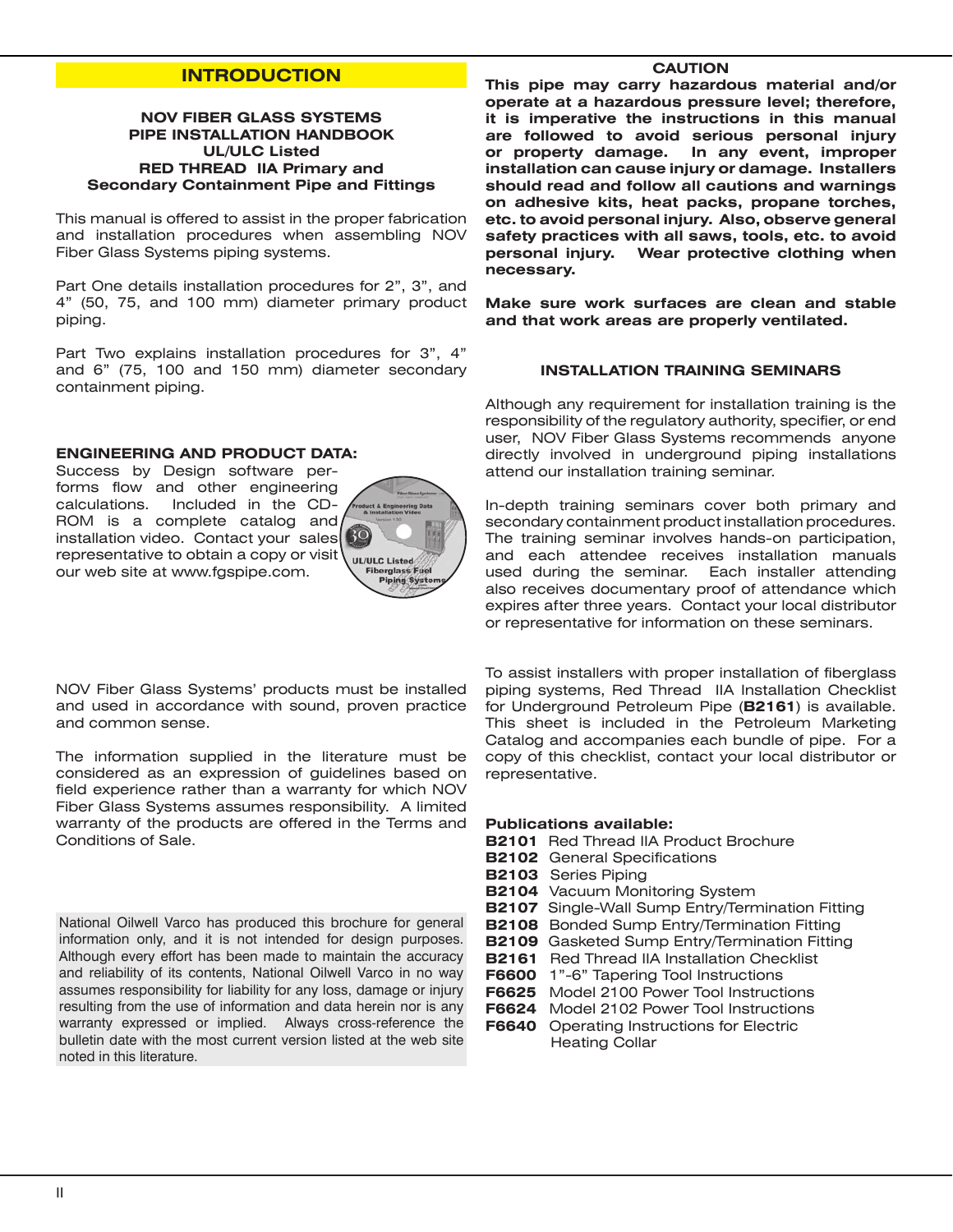# **TABLE OF CONTENTS**

#### **PIPING SYSTEM INFORMATION**

#### **PART ONE Red Thread IIA PRIMARY PIPING INSTALLATION**

| 2  |
|----|
| 2  |
| 3  |
| з  |
| 4  |
| 5  |
| 6  |
| 6  |
| 6  |
|    |
| 7  |
| 8  |
| 8  |
| 9  |
| 10 |
| 10 |
| 11 |
|    |

#### **PART TWO Red Thread IIA SECONDARY PIPING INSTALLATION**

## **HELPFUL INFORMATION**

# **LIST OF TABLES**

| Table 1  |                                          |   |
|----------|------------------------------------------|---|
| Table 2  | Suggested Units of Labor                 |   |
|          |                                          | 2 |
| Table 3  | <b>Wattage Requirements for</b>          |   |
|          |                                          | 3 |
| Table 4  |                                          | 3 |
| Table 5  | Recommended Minimum Burial Depths        | 5 |
| Table 6  |                                          | 7 |
| Table 7  |                                          | 8 |
| Table 8  | Adhesive Cure Times When                 |   |
|          |                                          |   |
| Table 9  |                                          |   |
| Table 10 | Containment Crossover Information 14     |   |
| Table 11 |                                          |   |
| Table 12 |                                          |   |
| Table 13 | Adhesive Kits per Containment Fitting 16 |   |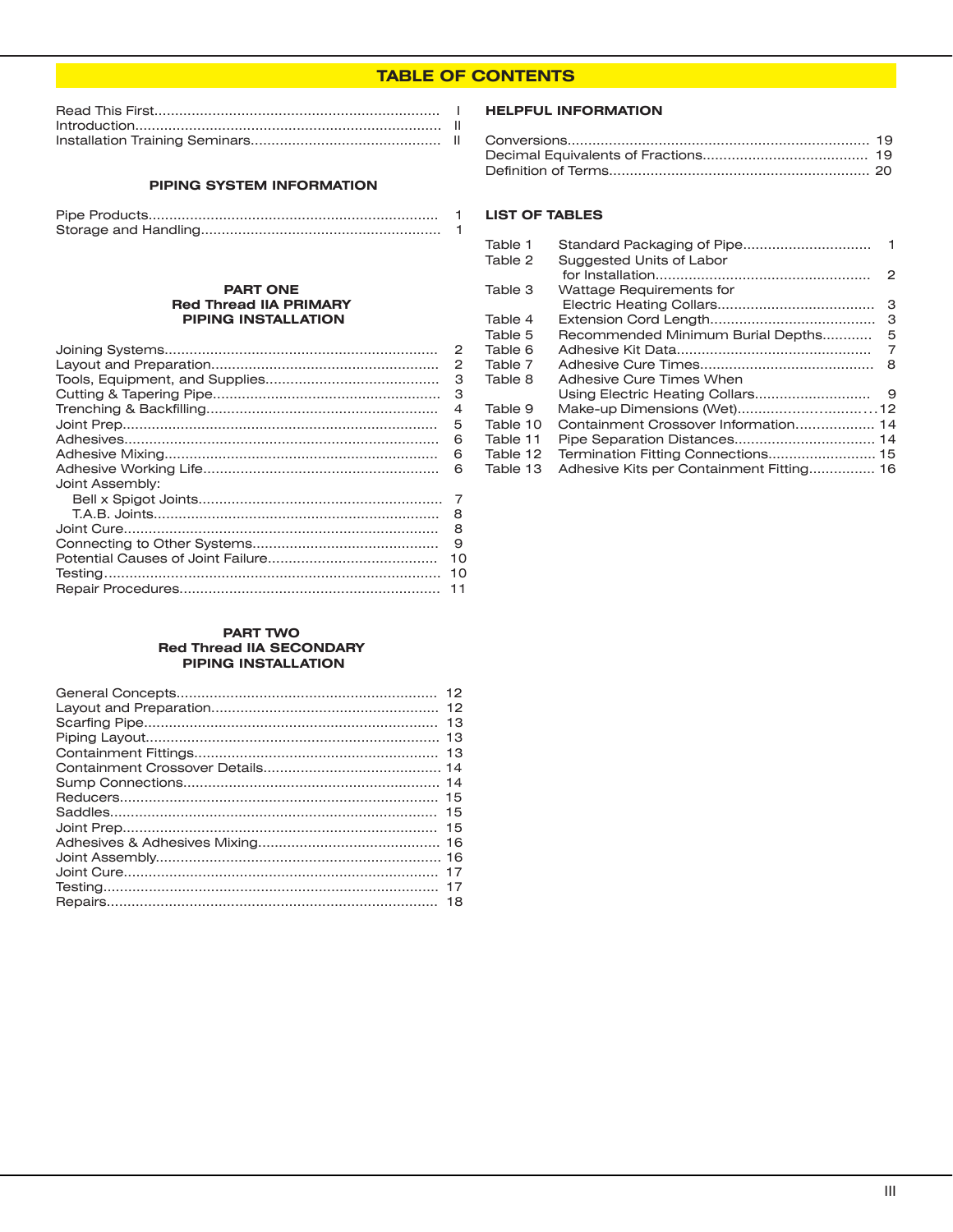## **PIPE PRODUCTS**

## **Red Thread IIA PIPE**

Epoxy pipe that is light weight and provides long service life

and corrosion resistance. UL/ULC Listed piping is available in 2"-4" primary pipe sizes and 3"-6" containment pipe sizes. Non UL/ULC Listed containment piping is available in 8"-16" diameters. T.A.B. (Threaded and Bonded bell and spigot) is the primary joining method for 2"-6" pipe. Pipe comes in 15, 25, and 30 foot random lengths.



**FITTINGS** (UL Labels are supplied on the smallest packaging container, not the Fitting.)

#### Primary Fittings



Clam Shell Secondary Containment Fittings



#### **STORAGE AND HANDLING**

#### **Packaging, Ordering, Shipping Information**

Pipe comes in 15, 25 and 30 ft. (5, 7.6 and 9.2 meter) random lengths. The number of lengths per bundle varies with the pipe diameter. Two-inch pipe is supplied with a protective mesh covering. **The protective mesh covering must remain in place on primary pipe that is not contained. The protective mesh covering may be removed when installed in containment pipe.**

|  |  | <b>TABLE 1. Standard Packaging of Pipe</b> |  |
|--|--|--------------------------------------------|--|
|--|--|--------------------------------------------|--|

|               | Pipe Size |            | Random Length | Lengths    |
|---------------|-----------|------------|---------------|------------|
| In.           | mm        | Ft.        | m             | Per Bundle |
| $\mathcal{P}$ | 50        | 15, 25, 30 | 5, 7.6, 9.2   |            |
| 3             | 75        | 15, 25, 30 | 5,7.6, 9.2    |            |
| 4             | 100       | 15, 25, 30 | 5, 7.6, 9.2   |            |
| 6             | 150       | 15, 25, 30 | 5, 7.6, 9.2   |            |

Pipe is furnished factory packaged in compact, easy-to-handle bundles complete with protective end caps. **Caps should** 

**remain in place until installation time to protect the pipe ends as well as prevent dirt or other material from entering the pipe.** Fittings and adhesives should be stored in a cool dry area. If fittings are removed from the boxes, protect machined bells and spigots from exposure to direct sunlight.



## **Storing**

Bundles can be safely stored on level ground or on racks with 10 foot (3 m) or less support spacing. Use supports with a minimum of four-inch (100 mm) wide bearing area to prevent damage to the pipe. Do not store on rocks or other hard

objects that could cause point-loading damage. When outdoor storage is required, check to assure the pipes' protective end caps are in place to protect the machined surfaces from weathering. Use black polyethylene or other ultraviolet ray blocking



material to cover all factory-prepared bonding surfaces if end caps are missing or not available.

#### **Transporting**

Use care in handling the pipe and fittings. When transporting from storage to the job site, do not allow pipe to extend more than 10 feet ( 3 m) beyond the end of the truck or trailer bed; permanent damage can result from excessive bending stress. **Protect pipe to prevent impact and point-loading damage.** During transport, strap the pipe down with nylon or hemp rope tie downs. This will help prevent abnormal

movement of the pipe during transportation. Wood or padded supports are essential for truck or trailer beds that have sharp edges (such as metal plates on the back of a flat-bed trailer). When transporting the pipe on trucks with narrow overhead piping



racks, padded supports must be used to prevent point loads. If chains are used during transport, they must be well padded to prevent damage to pipe walls.

#### **Loading and Unloading**

When the pipe is not specially packaged, it should be loaded

and unloaded by hand. When properly palletized or otherwise adequately protected, forklifts may be used. Do not throw or drop pipe and/or fittings from the truck to the ground.

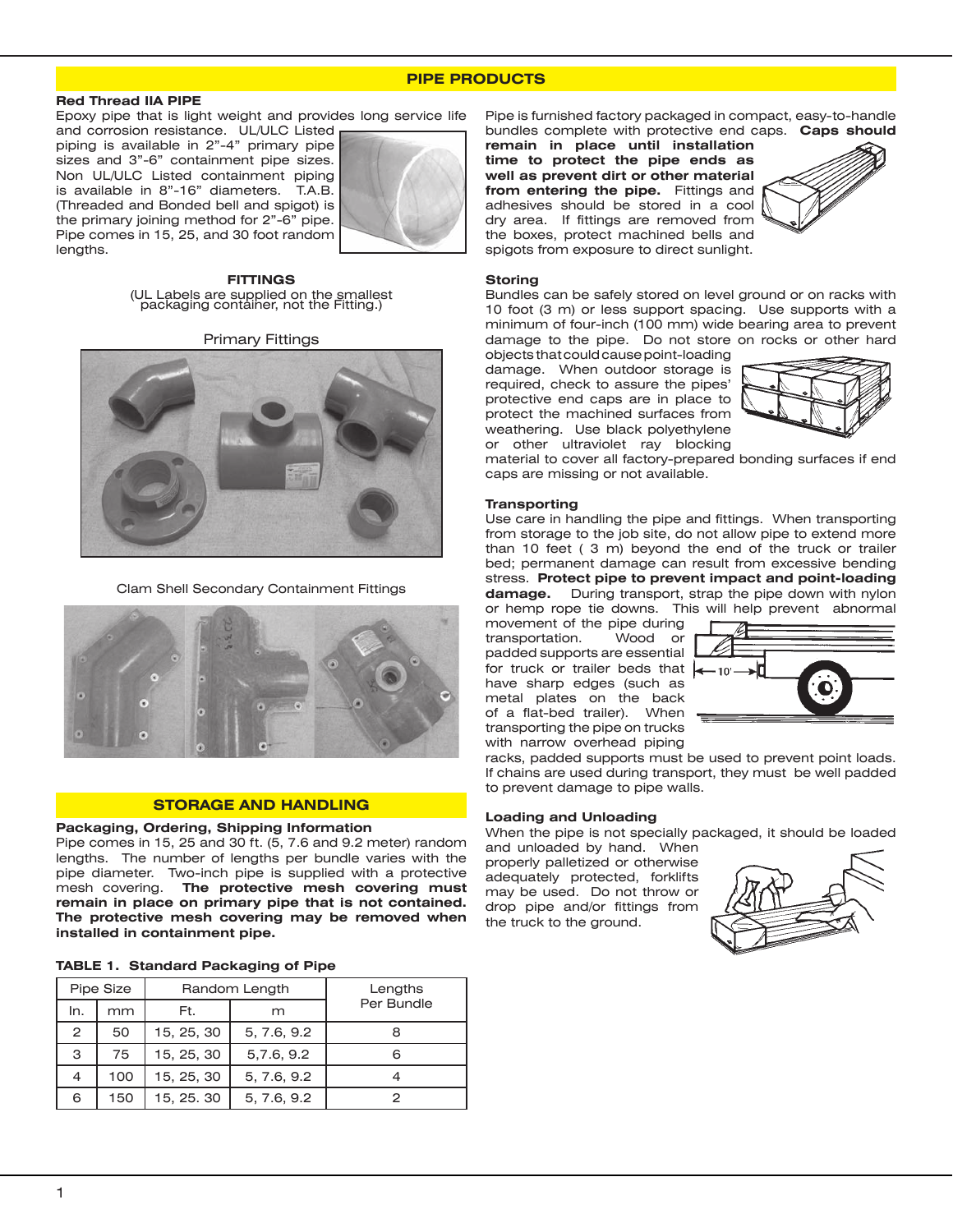## **PART ONE**

## **INSTALLATION INSTRUCTION FOR Red Thread IIA PRIMARY PRODUCT PIPING**

- Proper installation is the key to achieving a highly reliable, adhesive bonded, matching taper, bell and spigot joint.
- Matching taper angles on spigot and bell ends make it possible to lock up a joint by wedging the spigot into the bell so that it takes significant force to separate them. Proper lock up is essential.
- A very **thin** line of adhesive (called the bond line or glue line) between the two matching tapered surfaces is necessary to achieve **optimum** joint strength.
- Proper installation results in joint strength equivalent to or stronger than the piping systems.
- To achieve the most reliable piping system, it is essential **that the installation crew be familiar with the joining techniques in this manual.**

## **JOINING SYSTEMS**

The adhesive bonded, tapered bell and spigot joint is the primary joining method for 2"-4" (50 mm-100 mm) pipeto-fittings. The T.A.B. joint is the primary joining method for pipe-to-couplings. When combined with the adhesive, the mechanical locking action promotes positive make up of the joint and prevents backout during adhesive curing.



Pipe is supplied with T.A.B. spigot x T.A.B. spigot ends. **Fittings are manufactured to accept either a tapered spigot or T.A.B. spigot end of the pipe.** Tapers can be made in the field with tools designed for this purpose (see page 3). Bells cannot be field made. When a belled end is needed, a sleeve coupling is required.



## **LAYOUT AND PREPARATION**

**While handling, storing, and transporting the pipe, it sometimes incurs rough treatment. Inspect all pipe surfaces for possible damage to the pipe wall and spigot ends. Damaged pipe must be cut out and replaced. Inspect fittings for any** 



**damage. If in doubt about damage, contact your distributor or representative.**

Exposing machined surfaces to direct sunlight will result in loss of joint bonding strength. Because the degree of weathering or surface degradation and subsequent effect on bond strength varies greatly, it is difficult to place a fixed time limit on the acceptable amount of exposure. In all instances where protective coverings are removed from machined surfaces and ultraviolet exposure exceeds one day, corrective action must be taken.

**Layout** - Advance planning of the piping layout can reduce the quantities of material required and will make servicing the system easier. **NOTE: The scarfed containment pipe must be positioned over the product pipe before bonding the product pipe.**

#### **Installation Crew Size and Organization**

Each installation is different and requirements change depending on whether the installation is simple (long, straight runs of piping) or complex. Requirements are also affected by pipe size, installation temperature, and site locations.

|                                |     |                        | <b>Tapering</b>                                                   |     |                                    |
|--------------------------------|-----|------------------------|-------------------------------------------------------------------|-----|------------------------------------|
| <b>Pipe Size</b><br>In./<br>mm |     | Cutting<br>Min/<br>Opr | Hand<br><b>Power</b><br>Tool<br><b>Tool</b><br>Min/Opr<br>Min/Opr |     | Joint<br>Make-up<br><b>Minutes</b> |
| $\overline{2}$                 | 50  | 0.5                    | 0.3<br>1.5                                                        |     | 1.0                                |
| З                              | 75  | 0.5                    | 2.5<br>0.3                                                        |     | 2.0                                |
| 4                              | 100 | 0.5                    | 3.5                                                               | 0.5 | 3.0                                |

#### **TABLE 2. Suggested Units of Labor for Installation**

For guidance under specific circumstances, consult your distributor or representative.

**Before beginning an installation,** review the Red Thread IIA Installation Checklist (B2161) with the crew and fill out as the job progresses. A completed copy should be retained to document compliance with current State/Federal regulations. Installation checklists are available from your distributor or representative.

Following are general guidelines that apply to most piping installations:

- For most average-size service stations, the minimum recommended crew size is two. The crew size may be increased as the pipe diameter increase or when installing secondary containment piping.
- Organize the crew so the adhesive is spread on the bonding surfaces as quickly as possible after mixing the adhesive, particularly in extremely hot weather.
- Plan adhesive kit usage so that sufficient kits are available in the area where the bonding will take place.
- Plan ahead so a sufficient number of bonds are available to use one whole adhesive kit before the kit is mixed.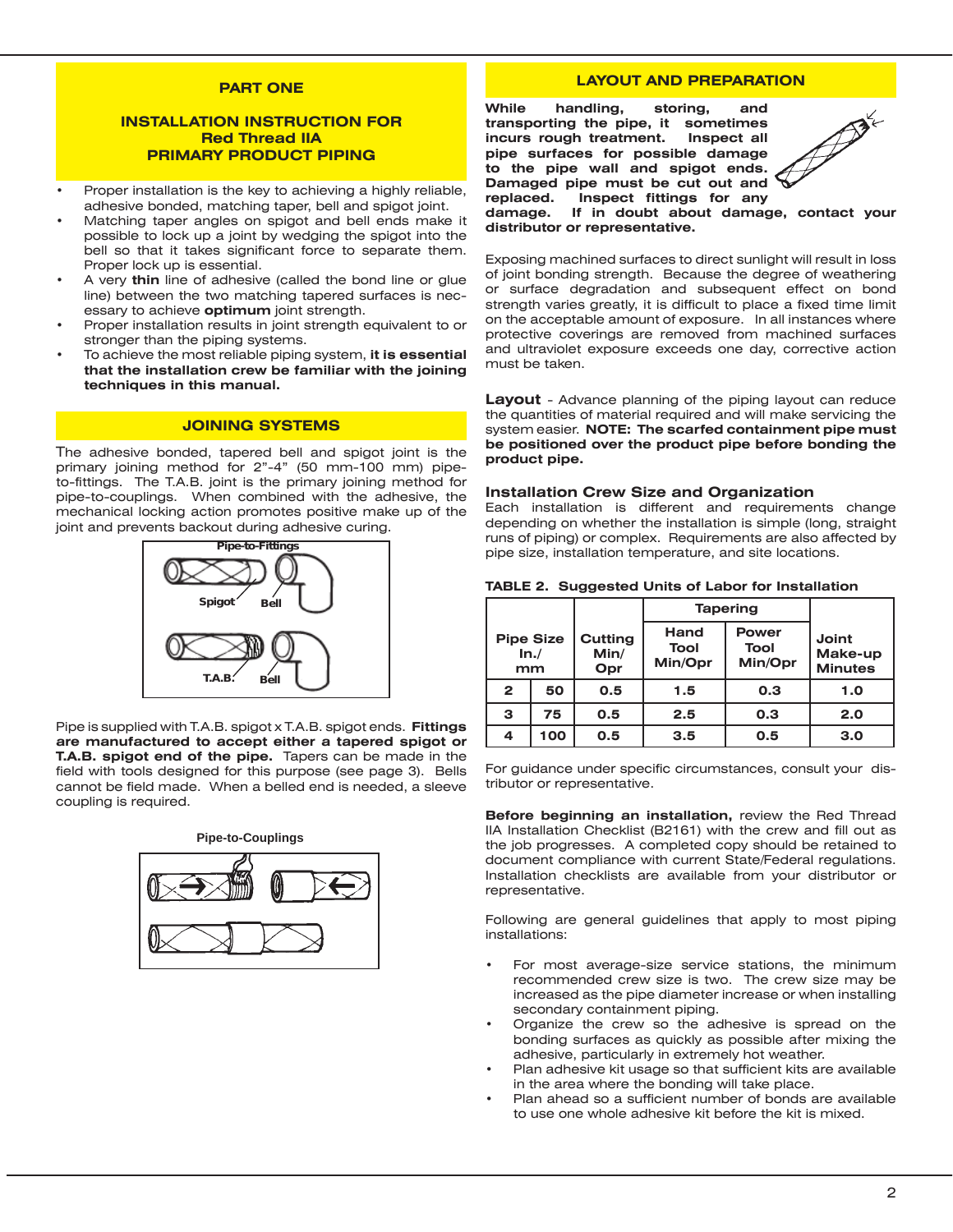## **TOOLS, EQUIPMENT AND SUPPLIES REQUIRED FOR INSTALLATION**

Following is a basic list of equipment that should be available before installation.

- Chain vise (bench mounted or portable) capable of securing the pipe size used. **Use** protective pads such as split sections of the same size fiberglass pipe or a sheet of  $1/8$ " (3 mm) thick rubber to protect the pipe from clamp or chain damage.
- Power or hand tapering tool.
- Felt tip marking pen
- Pipe cutting equipment: Chop saw,

Fine-tooth (32 teeth per inch) hack saw

Circular saw with abrasive cutting blade (carbide grit or grit or masonry blade)

 Sabre saw with a fine-tooth metal or carbide grit blade Jigsaw with carbide grit abrasive blade

- Wrap around (for marking pipe)
- T.A.B. or strap wrenches (see page 8)
- Shop hammer, 3-6 lbs. (4-9 kg.) and a 2x4 block of wood
- Adjustable pipe stands
- Power drive adapter (optional)
- **Electric heating collars**
- Clean rags
- Appropriate tapering tools

## **Equipment for Cold Weather Pipe Assembly:**

- Heat source for prewarming:
	- Electric heating collar,
	- Portable electric heat lamp, or
- Hot air blower
- A means of maintaining adhesive kits at 70°-80°F (21°-27°C). A box with a 25 watt light bulb or keep the adhesive in a heated truck cab or building.
- Heat assisted curing source Retract protective mesh **covering on 2" pipe prior to use of heating collars.**
	- Electric Heating Collars When using electric heating collars, assure an adequate power source is available and the extension cords are properly sized. Wattage requirements and extension cord lenghts are shown in Tables 3 and 4.

## **Table 3. Wattage Requirements for Electric Heating Collars**

| Size |     | 110V or 220V Heating |
|------|-----|----------------------|
| In.  | mm  | Collar (Watts)       |
|      | 50  | 90                   |
|      | 75  | 155                  |
|      | 100 | 200                  |
|      | 150 | 285                  |

**Table 4. Extension Cord Length**

| Wire Size<br>(AWG) | Suggested<br>Length (Ft.) | Maximum<br>Length (Ft.) |
|--------------------|---------------------------|-------------------------|
| 12                 | 20                        | 22                      |
| 1 ∩                | ദറ                        | 36                      |
|                    | 50                        |                         |

## **CUTTING AND TAPERING PIPE**

#### **Cutting**

Cut pipe with one of the tools listed above**.**

When cutting, protect pipe from chain vise damage by placing rubber sections or sleeves (180<sup>°</sup> sections of pipe cut from the same size pipe being tapered) between the pipe and the chain vise.

Cutting operations for fiberglass pipe can generate dust or cutting chips that are irritating to the skin, upper respiratory tract, and eyes. Because these materials are irritating, proper ventilation for the installation crew should be used to prevent exposure.

A nuisance dust breathing filter should be used when working in areas where dust will be present. Operators should wear heavy cotton clothing, including long-sleeve shirts, that protect the skin from dust. Eye protection is required when operating tools



Chop Saw



#### **Tapering**

Always retract the protective mesh covering on 2" pipe approximately 12" from the end before tapering.

- **• Model 2100 Tool (F6625)**  Power tool designed to taper 2"-3" Red Thread IIA pipe and scarf 3"- 4" Red Thread IIA pipe.
- **Model 2102 Tool (F6624)** Power tool designed to taper 2"-4" Red Thread IIA pipe and scarf 3" Red Thread IIA pipe.
- **• Model 2100-I** and **Model 2102- I** are available where 240 volt is required.

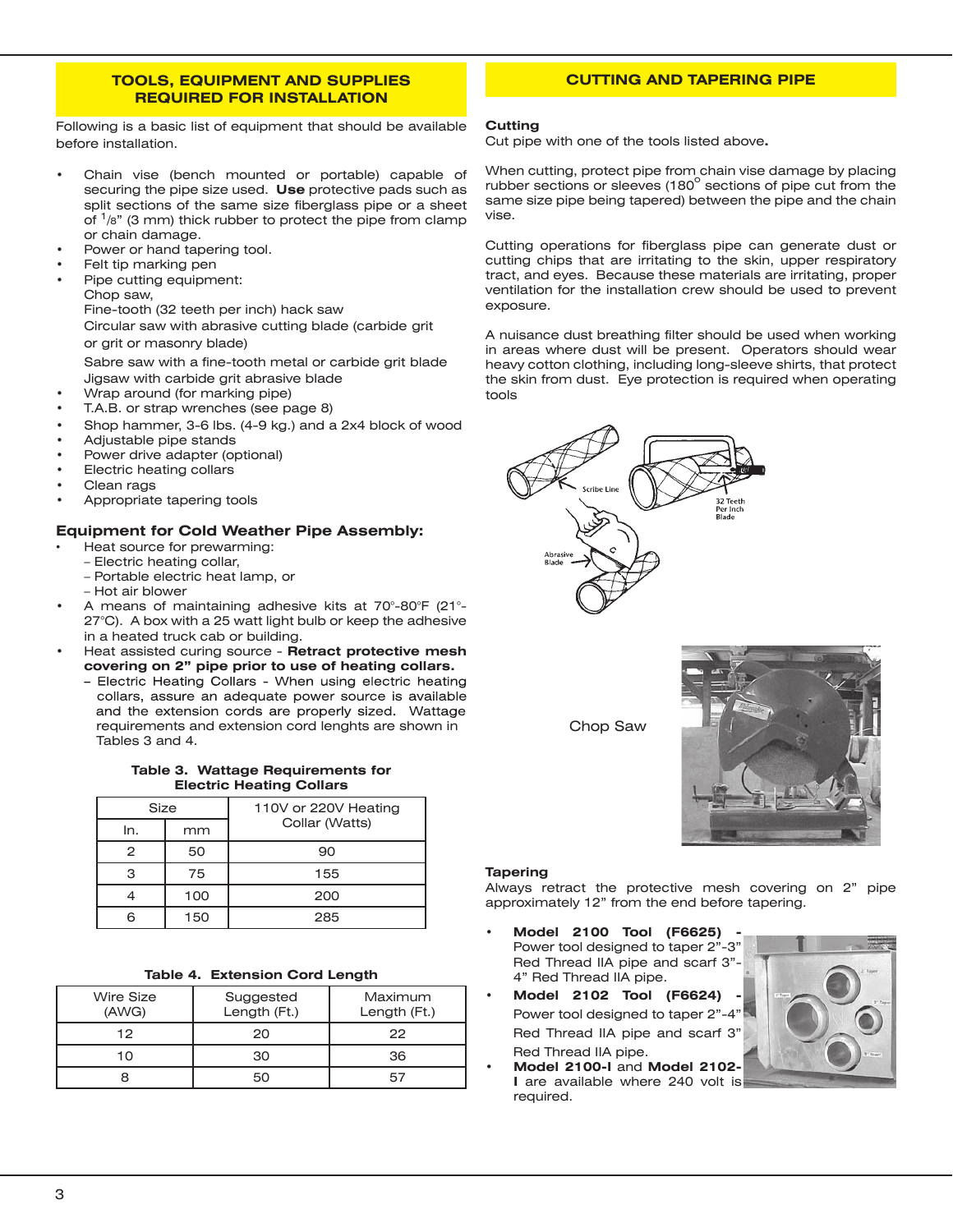Proper tapering tolerances are set at the factory. However, it is recommended the tool settings be checked prior to tapering pipe. To compensate for wear of the grinding drum, the mandrels can be field adjusted. Refer to the tool operating instructions for field adjustment procedures.

The tapering tools will produce a field-made taper that inserts into the same bell to  $\pm$ <sup>1</sup>/8" (3 mm) tolerance when compared to a factory-made tapered spigot. The angle for properly made field tapers for 2"-4" (50 mm-100 mm) diameter pipe should be 13/4 degrees. **NOTE:** If the manual tapering tool is used, make sure the blade holder reads  $1<sup>3</sup>/4$  degree. If not, it should be replaced.

**WARNING - When tapering pipe with a 2000 series power tool, DO NOT rotate pipe with your hand over the end of the pipe as this could result in serious injury. Place both hands firmly around the pipe a minimum of 2" from the end of the pipe and rotate counter clockwise. Keep a firm grip on the pipe at all times and keep moving in a constant motion. If you loosen your grip on the pipe, the grinding drum could grab the pipe and spin it backwards resulting in the pipe being locked up on the tool and possibly causing injury.**

There are several power tapering tools available for use with Red Thread IIA piping systems that our company does not manufacture. **It is the tool operator's responsibility to ensure that the tool being used is reproducing a fieldmade taper that is within the tolerances of a factorymade tapered spigot.** Refer to **Manual No. F6600** for the correct procedures to verify matching tapered spigot tolerances.

If the power tools are not available, a manual tapering tool kit should be used. The 1"-6" tool (**F6600**) is a handheld tool that can be adapted for a power drive when a large number of tapers are required.



When using a manual tool and pipe is clamped into a chain vise, extend pipe at least 12 inches (300 mm) beyond chain to prevent ovaling of the pipe. For short nipples, taper one end of the pipe and cut to the desired finished length. Insert the tapered side into a sleeve coupling. Insert into tool and taper.

## **All tapering tool settings should be checked at the beginning of each job.**

# **TRENCHING AND BACKFILLING**

Proper construction of trenches is important. They should be wide and deep enough to accommodate the piping and backfill material. See Table 5 for recommended minimum burial depths.

- Typically, piping should be sloped at least  $1/8$ " (3 mm) per foot toward the tank. Support pipe properly to prevent low points.
- The piping should be separated by a distance of at least four to six inches (100 mm-150 mm). For double-wall secondary containment piping installations, refer to Table 11 on page 14 for recommended distances.



Compact backfill carefully over and around the piping<br>system. When using  $\sqrt{ }$ 

When using tamping equipment, take care to prevent vibration from driving small stones into the pipe wall. The amount of compaction and the type of soil determines the soil modulus. For example, pea gravel has a typical modulus of 1,000 psi with no compaction, while sand requires slight



NO

compaction (85% Proctor density) to achieve a modulus of 1,000 psi. Refer to ASTM D3839 or AWWA C950 for further details.

Cover the pipe as soon as possible after successful testing

- to eliminate the chance of damage to the pipe, floating of the pipe due to flooding, or shifting of the line due to caving in of the trench walls. If damage is suspected, the lines should be retested.
- **Frozen earth will eventually** thaw, leaving the pipe

with insufficient support and voids around the pipe. Take care to remove frozen lumps from all backfill materials before using.

**YES**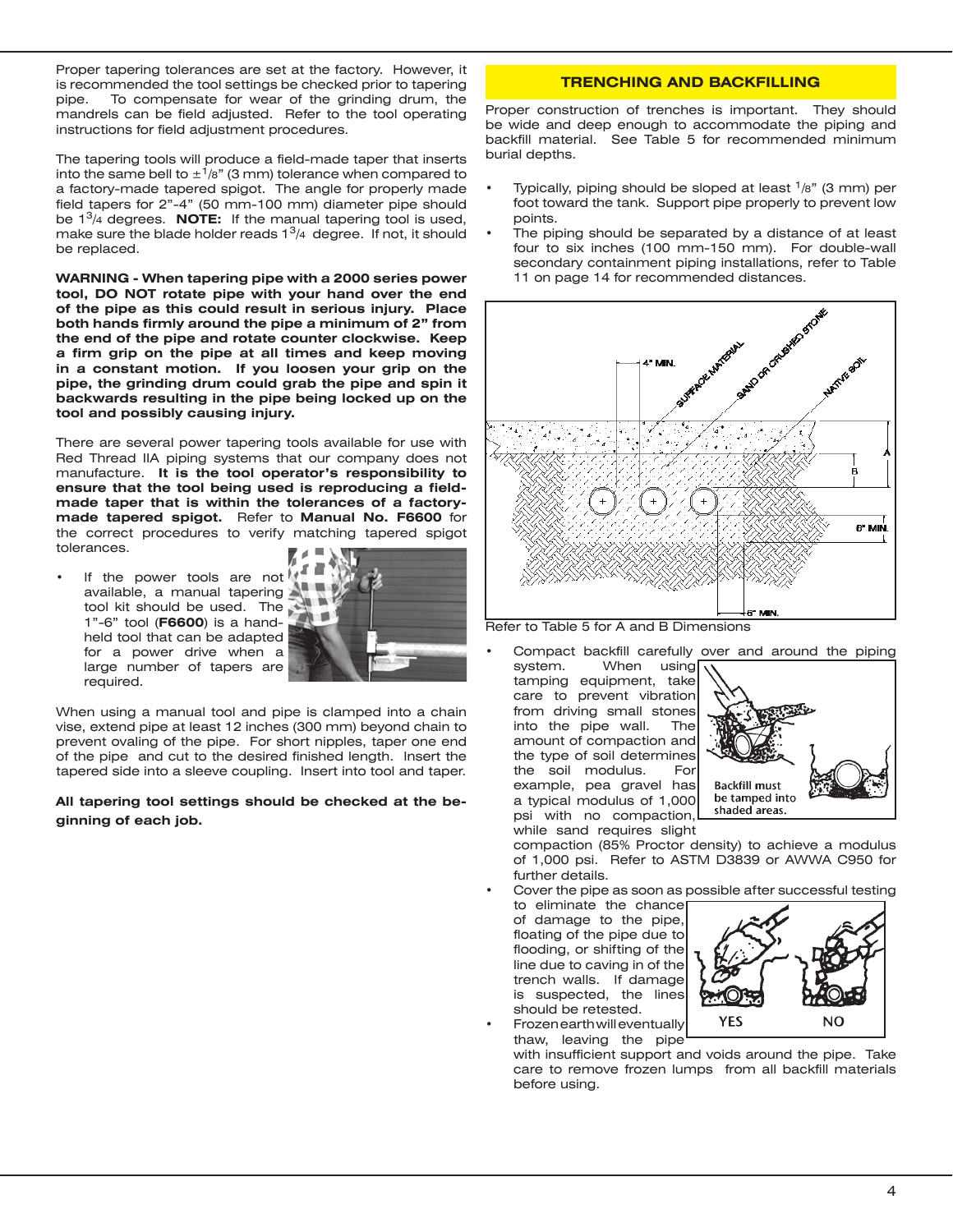In all cases, the pipe must be completely surrounded with select backfill (sand, <sup>1</sup>/8" to <sup>3</sup>/4" pea gravel, or <sup>1</sup>/8" to <sup>1</sup>/2" washed, crushed stone). There should not be any voids under or around the pipe. Six inches (150 mm) of the fill must be placed under the pipe as bedding material. **Native backfill materials should never be used.** 

| Pipe Size |     |                                                                                                                    | <b>Minimum</b><br><b>Burial Depth</b> |                          | Min. Amount of Sand, Pea Gravel,<br>Crushed Stone Above Top of Pipe |                          |
|-----------|-----|--------------------------------------------------------------------------------------------------------------------|---------------------------------------|--------------------------|---------------------------------------------------------------------|--------------------------|
|           |     | Surface Condition                                                                                                  |                                       | A                        | B                                                                   |                          |
| In.       | mm  |                                                                                                                    | In.                                   | mm                       | ln.                                                                 | mm                       |
| 2         | 50  | Unpaved<br>Paved, min. 4" (100 mm) asphalt<br>Paved, min. 4" (100 mm) concrete<br>Paved, min. 6" (150 mm) concrete | 17<br>12<br>9<br>9                    | 432<br>305<br>229<br>229 | 12<br>8<br>5<br>3                                                   | 305<br>203<br>127<br>76  |
| 3         | 75  | Unpaved<br>Paved, min. 4" (100 mm) asphalt<br>Paved, min. 4" (100 mm) concrete<br>Paved, min. 6" (150 mm) concrete | 20<br>13<br>11<br>10                  | 508<br>330<br>279<br>254 | 14<br>9<br>7<br>4                                                   | 356<br>229<br>178<br>102 |
| 4         | 100 | Unpaved<br>Paved, min. 4" (100 mm) asphalt<br>Paved, min. 4" (100 mm) concrete<br>Paved, min. 6" (150 mm) concrete | 20<br>14<br>11<br>10                  | 508<br>356<br>279<br>254 | 14<br>10<br>7<br>4                                                  | 356<br>254<br>178<br>102 |
| 6         | 150 | Unpaved<br>Paved, min. 4" (100 mm) asphalt<br>Paved, min. 4" (100 mm) concrete<br>Paved, min. 6" (150 mm) concrete | 36<br>24<br>20<br>16                  | 914<br>610<br>508<br>406 | 14<br>10<br>7<br>4                                                  | 356<br>254<br>178<br>102 |

#### **TABLE 5. Recommended Minimum Burial Depths Based on Soil Modulus of 1,000 psi or Higher (Refer to ASTM D3839 or AWWA C950 for Method/Theory)**

# **JOINT PREP**

It is recommended that all bonding surfaces be cleaned before bonding. **Do not touch the bonding surfaces or allow them to become contaminated.**

Acceptable cleaning methods are as follows:

- Sand all bonding surfaces until contamination is removed. The sanding operation must be light enough to prevent changing the taper angle.
- Cut off contaminated surface and replace with a new taper or sleeve coupling.
- Wire brushes may be used for cleaning T.A.B. surfaces; however, they must be clean and free of oil contamination.

Solvent may be used if preferred by the customer. Some typical cleaning solvents available are acetone, methylene chloride, and methyl ethyl ketone. After cleaning, be sure any residual

solvent has evaporated before applying adhesive. Do not use solvents that leave an oily film on the bonding surfaces.

**WARNING: Some degreaseres and solvents are extremely flammable. Read warning labels on containers. Never use gasoline, turpentine, or diesel fuel to clean joints. All solvent should be evaporated before applying adhesive.**

#### **Repairing Weathered Surfaces (UV Degradation)**

When machined surfaces of pipe and fittings are exposed to direct sunlight for a prolonged period of time, the result could be a loss of bond strength. All machined surfaces that have turned yellow or brown in color must be repaired. For exposed T.A.B. ends, cut  $1/2$ " minimum off of the end of the spigot and retaper. Exposed fitting bells and pipe tapers should be lightly sanded with an 80 to 120 grit sandpaper or Emery cloth until the original factory-fresh appearance returns. T.A.B. couplings cannot be repaired; they must be replaced.

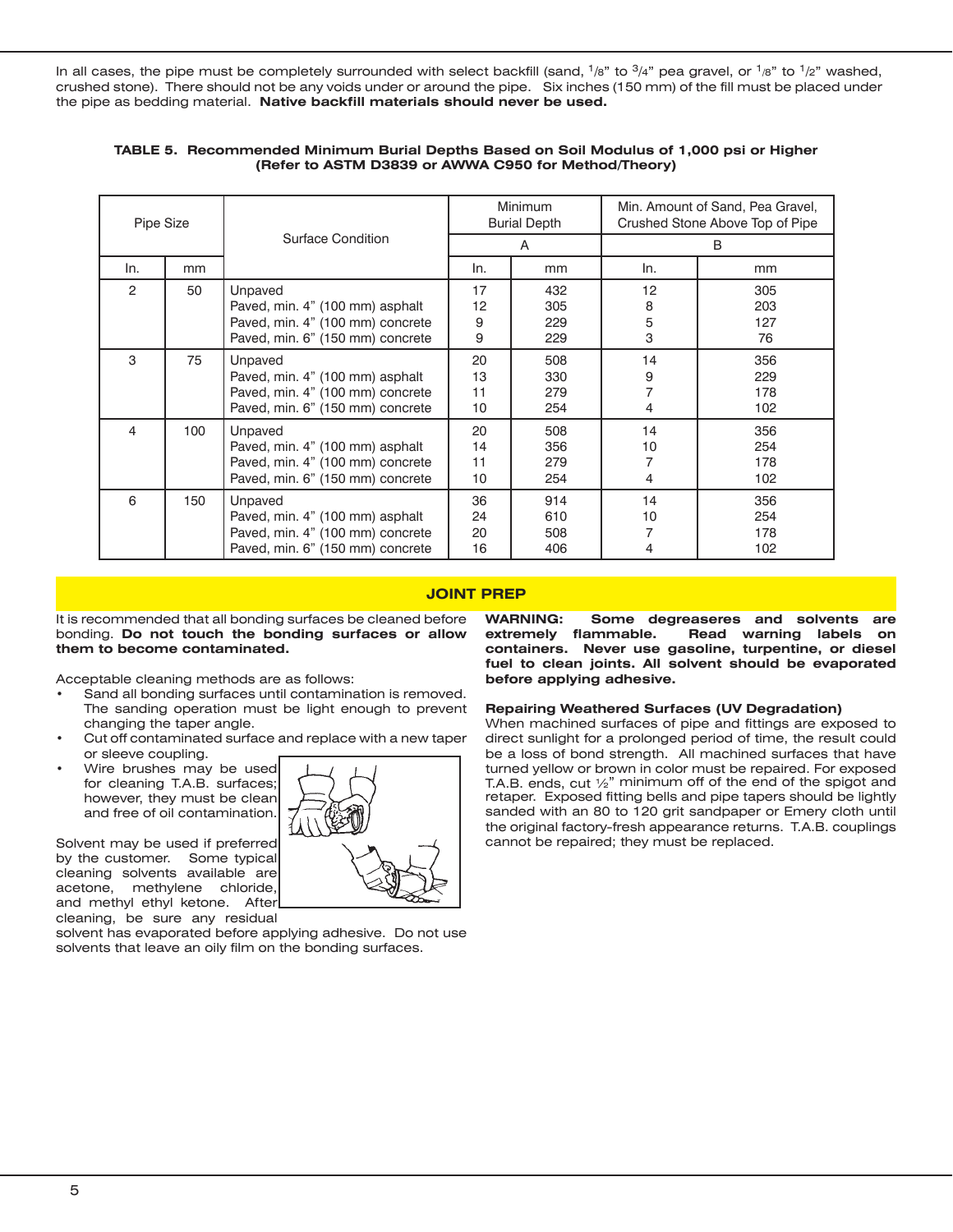## **ADHESIVES**

Two basic adhesive systems are available from NOV Fiber Glass Systems. The 7000 and 8000 series adhesives differ in operating characteristics and working time (pot life). See Table 6 for recommended usage and approximate number of bonds per kit. The working life of each kit is based on an ambient temperature of 75º F (24º C).

The adhesives are a two-component system that must be mixed prior to use. Detailed instructions for adhesives are provided with each kit. Read instructions thoroughly and follow the recommended procedures. Refer to Adhesive Working Life for both warm and cool weather conditions.

# **ADHESIVE MIXING**



Thoroughly mix the adhesive. **Complete information and safety precautions are packaged with each adhesive kit. Review all safety precautions thoroughly before mixing the adhesive.**

- At 65 $\degree$ F or below, pre-warm the adhesive kits to 70 $\degree$  to 80 $\degree$ F minimum.
- Empty all of the contents of the hardener bottle into the can of base adhesive.
- Mix all of the adhesive with all of the hardener. NEVER SPLIT A KIT.
- Do not spill hardener during the mixing process. Cut through the adhesive with the edge of the mixing stick to assist in mixing the two components.
- Mix until the adhesive has a uniform color and a consistent flow off the mixing stick. Wipe down the sides, bottom, and under the rim of the can with the mixing stick to assure complete mixture.



## **ADHESIVE WORKING LIFE**

Working life or pot life is the time it takes for the adhesive to harden in the mixing can. This time is measured from the time the adhesive and hardener are first mixed. **Working life is shorter at temperatures above 75**ºF (21ºC) and becomes longer as the temperature drops below 75ºF (21ºC). Working life is affected by the quantity of mixed adhesive as well as by temperature. Use the following methods to optimize the working life of adhesives:

#### **Warm Weather:**

- Occasionally stir the adhesive mixture during application.
- Use small ice chests or other containers with freezer packs to keep adhesive cool.

#### **Cool Weather:**

- Store adhesive kits inside.
- Pre-warm to between  $70^{\circ}$ -80°F (21.1°-26.7°C) before use.

**CAUTION: If adhesive becomes warm and starts to harden in the container, discard immediately. DO NOT USE THIS ADHESIVE TO BOND A JOINT!**

**When adhesive is allowed to harden in the metal container, the container may reach approximately 400ºF (205ºC).** Do not handle hot containers without heavy gloves. The exothermic reaction will generate a dense, foul-smelling smoke. Place the container outdoors in an open area until it cools. Avoid inhaling smoke.

**ADHESIVE DISPOSAL:** Once the adhesive and catalyst have been mixed and reacted, nothing can be extracted, and it is classified as non-hazardous material. Dispose of in a normal manner as other solid waste. Excess adhesive and catalyst can be mixed, allowed to react, and disposed of as above. If extra cans of adhesive or tubes of catalyst have accumulated without the other component to mix and react, contact your regional manager. Catalyst tubes, when empty are not subject to EPA regulation and can be disposed of in a normal manner. These guidelines are based on federal regulations. State and local regulations and ordinances should be reviewed.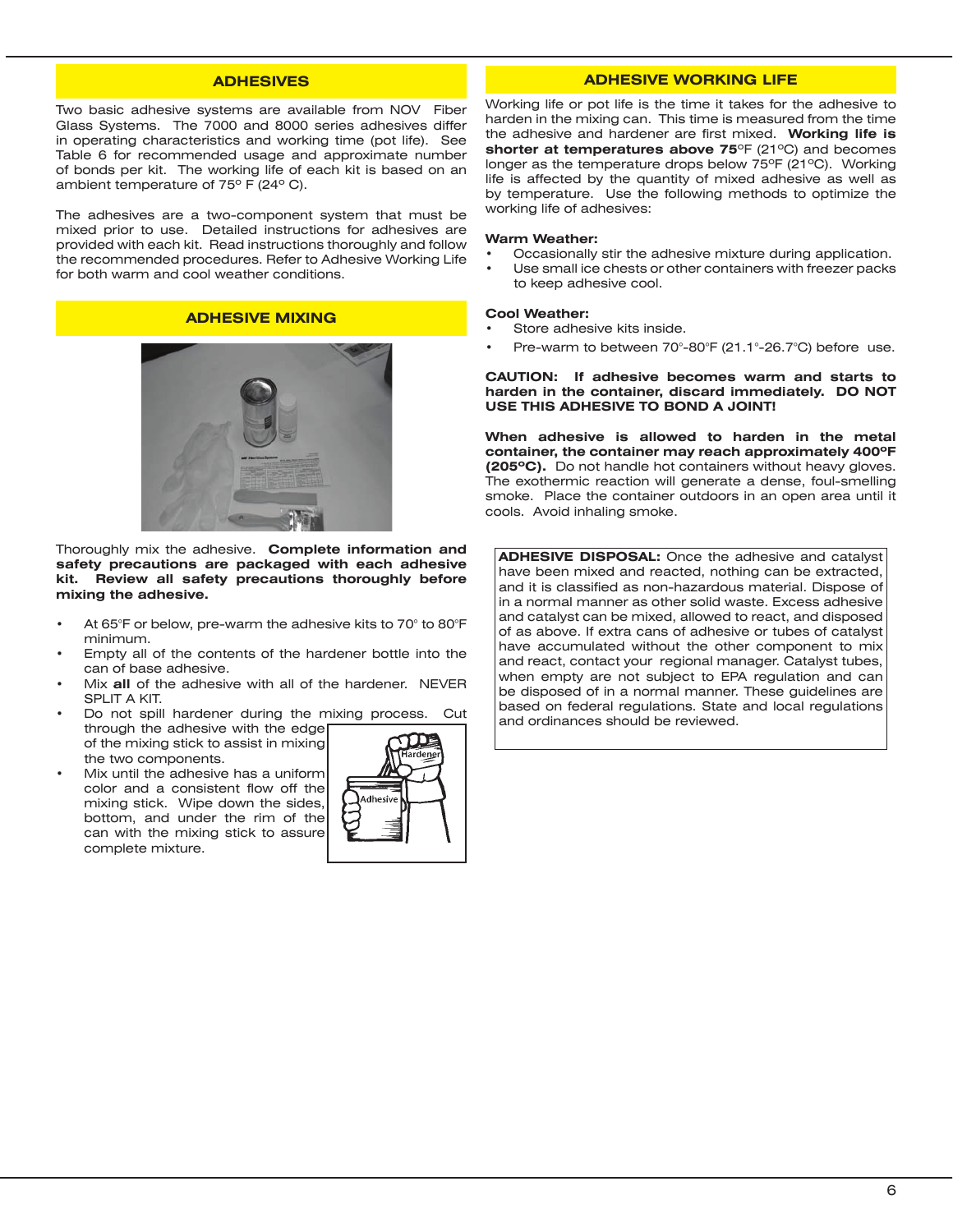| TABLE 6. 7000 & 8000 Adhesive Kit Data |                                |                                |                         |                                             |                            |                                                 |
|----------------------------------------|--------------------------------|--------------------------------|-------------------------|---------------------------------------------|----------------------------|-------------------------------------------------|
|                                        |                                |                                |                         | Approx. No. of Bonds Per Kit <sup>(4)</sup> |                            | Working                                         |
| Kit ID Number                          | Label<br>Colors <sup>(1)</sup> | 2" Quantity<br>Base Adhesive   | 2"<br>$(50 \text{ mm})$ | 3"<br>$(75$ mm $)$                          | 4"<br>$(100 \, \text{mm})$ | $Life(2)$ at<br>75°F (23.9°C)<br><b>Minutes</b> |
| 7014                                   | Red                            | 5.4 oz. (153 grams)            | 25                      | 18                                          | 10                         | 25                                              |
| 7024 (Twin Pack)                       | <b>Black</b>                   | 2.0 oz. ea. (57 grams<br>ea.)  | 9/9                     | 6/6                                         | 4/4                        | 25                                              |
| 7069(3)                                | <b>Blue</b>                    | 7.8 oz. (221 grams)            | ۰                       |                                             |                            | 25                                              |
| 8014                                   | Green                          | 5.5 oz. (156 grams)            | 21                      | 15                                          | 8                          | 15                                              |
| 8024 (Twin Pack)                       | Yellow                         | 2.3 oz. ea. (65 grams)<br>ea.) | 9/9                     | 6/6                                         | 4/4                        | 15                                              |
| $8069^{(3)}$                           | Orange                         | 8.0 oz. (227 grams)            |                         |                                             |                            | 15                                              |

(These adhesives are for Red Thread IIA piping systems conveying petroleum products including leaded and unleaded gasoline, diesel, 100% ethanol or methanol, all alcohol-gasoline mixtures and biodiesel fuels.)

(1)Match the labeled adhesive color to the hardener color before mixing.

(2)When adhesive is properly mixed, it has a limited "working life" during which

joints may be bonded. Use of the adhesive beyond the working life is prohibited.

<sup>(3)</sup>Recommended for secondary containment installations due to size of kit.

(4)Number of bonds depend on ambient temperature.

## **JOINT ASSEMBLY**

#### **Bell and Spigot Joint**

**The Spigot Must Be Aligned and Locked in the Bell.**  A cocked or misaligned joint will result in false lock up and possible joint failure during testing or at a later date.

When the temperature is below  $65^{\circ}F$  (18.3 $^{\circ}C$ ), pre-warm the bonding surfaces (after

the joint has been cleaned). **CAUTION: If a solvent is used, evaporation may be slow at extremely low temperatures**. Use a hot air blower and apply heat uniformly to the bell and spigot until warm (not hot) to the touch. Check temperature by touching outside of the bell and inside of the spigot



to avoid contact with clean bonding surfaces. If hot to the touch, let cool before applying adhesive. If an electric heating collar is used to pre-warm, place the joint together dry, then heat the O.D. of the bell to avoid contaminating the spigot.

Brush adhesive on both surfaces, applying a thin, uniform coating. To minimize contamination, apply adhesive to the bell first. Adhesive should always be worked into the machined surface by applying pressure during application. This will "wet out" the machined surface and maintain the required thin bond line. Be sure that all machined surfaces in the bell and on the spigot and cut



end of the pipe are uniformly covered. **Excess adhesive will make the joint more difficult to lockup and can result in a flow restriction.** 

Connections into fittings are made using the normal bell and spigot method. A threaded (T.A.B.) spigot can be bonded into a smooth bell (fitting), or a smooth spigot can be bonded into

a threaded (T.A.B.) bell.

Align and lock the joint. For 2" (50 mm) fittings, insert spigot into the bell until surfaces touch, then push and turn at the same time until a lock is achieved. Only a quarter turn to a half turn is usually needed. On 3" and 4" (75 and 100 mm) diameter fittings, pushing and turning to lock



the joint is impractical. A driving force may be used.

If the adhesive or the pipe surfaces are cool, push and hold for a few seconds to allow time for the adhesive to start flowing out of the tapered joint. If additional force is needed, a rubber mallet or a strong piece of wood and hammer to drive the joint together is the preferred method.



When the adhesive starts squeezing out of the joint, use stronger blows. Proper pipe alignment is important. Maintain back pressure against previously assembled joints to avoid shaking them loose. After the joint has started to make up, hit until no further engagement can be seen at the joint. When engagement stops, the joint is locked. Always check previous bonded joints to ensure they have not backed out.

Do not use additional force on a spigot.

Check lock up by moving free end of pipe in an up-anddown or side-to-side motion. The movement must be sufficient to move the joint being checked. No movement should be visible in the joint. If any movement exists, the joint is not locked up and the joint assembly procedure must be repeated.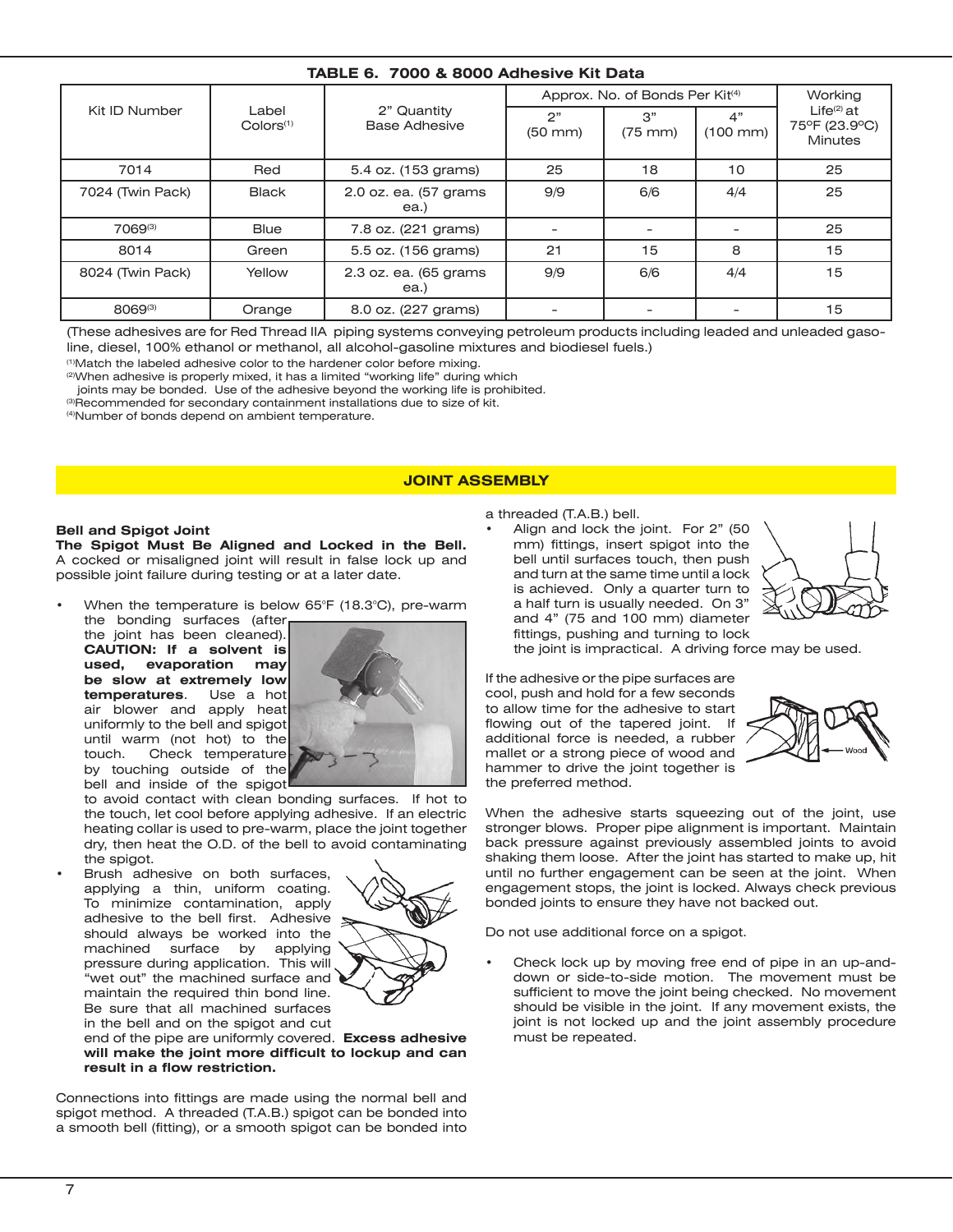# **T.A.B. Joint**

T.A.B. joint installation procedures follow the normal bell and spigot operations of cleaning, adhesive mixing, etc. as described previously. The threads

on the bonding surfaces are designed to improve the reliability of the joint, particularly under adverse conditions. Two T.A.B. wrenches or strap wrenches (Ridgid No. 2-P) are recommended when joining T.A.B. pipe. Separate T.A.B. wrenches are available from the factory for each



size pipe. The wrenches must be placed 6" to 12" (150 mm to 300 mm) from the joint to minimize ovaling and ensure proper make-up.

**CAUTION: Improper use of strap wrenches can cause point-loading damage and/or bad joints that are locked up. To prevent damage to the pipe wall, wrap the strap wrench around the pipe as shown.**



- Cover all machined areas on the spigot and at least one-half inch beyond the last thread in the bell with the adhesive.
- Screw the pipe together by hand, ensuring the joint is not cross threaded. Two inch (50 mm) diameter pipe can be hand tightened. To ensure complete joint make up for 3" and 4" (75 mm and 100 mm) diameter pipe, use T.A.B. wrenches.
- DO NOT OVER TIGHTEN.
- Check lock up by moving free end of pipe in an up-anddown or side-to-side motion. The movement must be sufficient to move the joint being checked. No movement should be visible in the joint. If any movement exists, continue to tighten until no movement is visible.

Connections into fittings are made using the normal bell and spigot methods.

## **JOINT CURE**

#### **Ambient Cure**

Cure time is the time required for the adhesive in the assembled joint to harden. Cure time depends on the type of adhesive and the ambient temperature, as shown in Table 7.

|  | <b>TABLE 7. Adhesive Ambient Cure Time</b> |  |  |
|--|--------------------------------------------|--|--|
|  |                                            |  |  |

| Adhesive     | Temperature | <b>Cure Time</b> |                |
|--------------|-------------|------------------|----------------|
| Type         | Degrees F   | Degrees C        | (Hours)        |
|              | 110         | 43.3             | 2              |
| 7000<br>8000 | 90          | 32.2             | З              |
|              | 80          | 26.7             | 5              |
|              | 70          | 21.1             | 8              |
|              | 60          | 15.6             | 18             |
|              | 55          | 12.8             | 24             |
|              | 110         | 43.3             |                |
|              | 90          | 32.2             | $\overline{2}$ |
|              | 80          | 26.7             | 4              |
|              | 70          | 21.1             | 6              |
|              | 60          | 15.6             | 12             |
|              | 55          | 12.8             | 18             |

NOTE: Cure time is the time before the line can be tested. Times may vary depending on temperature, humidity, etc.

## **Heat Assist Methods**

When working at temperatures below 55ºF or in situations where rapid cure is necessary, NOV Fiber Glass Systems has developed heat assist methods for curing adhesive bonded pipe or fitting joints.

## **A. Electric Heating Collar**

The most effective method

of heat assist is electric heat a collars. Reusable 110/120 volt heating collars are standard (220/240 volt heating collars are available on special order and are shipped without the male plug).



- The curing operation should occur as soon as possible after the bonding operation. In cold weather it is preferable to bond only the amount of pipe that can be cured during the same day. If a generator is used, assure the power supply is adequate for all of the units being used. Use 110/120 Volt A.C. only. When extension cords are used, make certain they can handle the total wattage of the collars used. Refer to Table 4 on page 3.
- When temperatures fall below  $32^{\circ}F$  (0 $^{\circ}C$ ), fiberglass insulation should be added to heating collars to achieve a proper cure.
- Pipe or sub-assemblies can be moved before the joints are cured if care is taken and the joint is not disturbed. Avoid bending or excessive movement.
- Refer to Bulletin F6640 for complete operating instructions.

#### **Do not bend or fold heating collar; this may break the heating elements and cause inadequate heat to cure the joint.**

#### **For Pipe and Fittings:**

Use the same size heating collar as the pipe size being installed, with the exception of flanges. Retract protective mesh covering on 2" pipe prior to use of heating collars.



**Do not** use a heating collar that is designed for a larger size pipe.

With the uninsulated flap on the bottom (next to the fitting), carefully wrap the heating collar around the joint. Feed the strap through the square ring.

**CAUTION:** The uninsulated flap is extremely hot when the collar is on. **DO NOT TOUCH with bare hands.**

Tighten the straps until the heating collar is snug against the joint.

#### **For Flanges:**

For  $3$ " and  $4$ " flange joints, use a heating collar that is one pipe size smaller. Remove the straps from the heating collar. Carefully turn the collar inside out with



the heated area facing the I.D. of the pipe. Place the heating collar in the I.D. of the flange.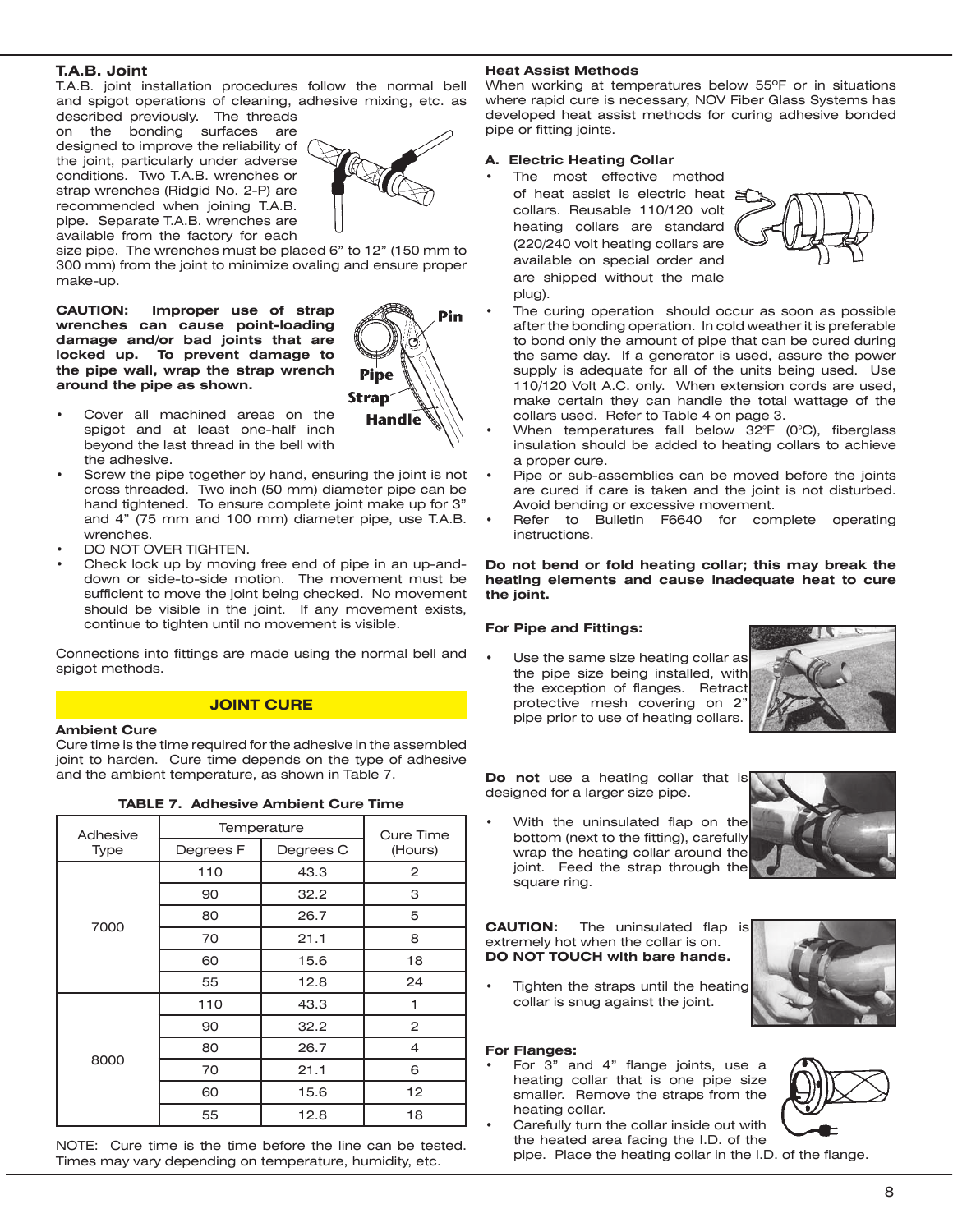- A split ring of pipe may be used to hold the collar in place while the joint is curing.
- Heat collar is not available for 2" flanges. An industrial heat gun may be required to cure the joint. Be sure the end of the gun is at least six inches from the opening of the flange.

## **For Saddles:**

To heat cure a saddle, place the heating collar over the saddle outlet. During cool weather, a wind shield is recommended to keep heat on the joint. Saddles must be heat cured for two hours.

| TABLE 8.                                                |  |  |  |  |  |  |
|---------------------------------------------------------|--|--|--|--|--|--|
| <b>Adhesive Cure Times for Electric Heating Collars</b> |  |  |  |  |  |  |

| Piping System/                 |              |               | Cure Time        |                 |
|--------------------------------|--------------|---------------|------------------|-----------------|
| Adhesive<br>Grade              | Pipe<br>Size | Pipe<br>(Min) | Fitting<br>(Min) | Flange<br>(Min) |
| Red Thread IIA<br>7000 or 8000 | $2" - 6"$    | 10            | 20               | 15              |

Allow the joint to return to ambient temperature before applying stress to the joint.

**NOTE: NOV Fiber Glass Systems' electric heating collars are designed to fit around fittings and will overlap on pipe joints and couplings. Exceeding the recommended cure time on pipe joints where the heating collar overlaps may shorten the life of the heating collar and/or damage the pipe.**

B. **Heat Packs** - Although heating collars are the preferred method for heat curing joints, heat packs that cure joints in approximately one hour are also available. Retract protective mesh covering on 2" pipe prior of use of heat packs.

Refer to Heat Pack Literature (D4500) included with each kit for complete instructions. Observe all safety precautions listed on the installation sheet.



**The adhesive bead will cure faster than the adhesive in the joint. It is important that the joint not be pressurized until it has been subjected to the proper time-temperature cycle. A temperature versus time to pressure curve is indicated in the instructions packaged with each adhesive kit.**

# **CONNECTING TO OTHER SYSTEMS**

Adapters available for connecting to other systems include the following: threaded adapters (bell or spigot by NPT or BSP threads), reducer bushings (NPT), and flanges.

**NOTE:** When using adapters with spigot ends, it may be necessary to cut off a portion of the factory pipe bell if the threads are not fully exposed.

## **Threaded Adapters and Reducer Bushings**

Before making up threaded connections, inspect the threads. Do not use fittings with damaged threads. **Inspect all steel threads and remove any burrs.** Threads must be clean and dry before applying thread lubricant. When using threaded adapters, thread them into the other system before bonding onto



pipe. Otherwise, unless a union is used, it may be impossible to turn the adapter into the mating thread. For best results use a strap wrench and a solvent-free, soft-set, non-metallic thread lubricant. The thread

lubricant must be chemically resistant (compatible) with the petroleum or alcohol product conveyed in the piping system.

#### **Threaded Adapters**

- Do not use thread sealing tapes.
- Apply thread lubricant to all threaded surfaces.
- Series 7000 and 8000 adhesives may be used in place of thread lube.
- Tighten to 1 to 1 $\frac{1}{2}$  turns past hand tight.
- Do not use metallic wrenches that may cause damage to fittings.
- Do not over tighten. Tighten the adapters as if they were brass or other soft material.

## **Reducer Bushings**

- When using threaded reducer bushings, the bushing should be BONDED and CURED before the male thread is screwed into the bushing.
- Adhesive instead of thread lubricant may be used on reducer bushings. Tighten the threaded reducer bushings as with standard thread lubricant.

## **Flanges**

Before bonding the flange onto the pipe, make sure the

bolt holes line up with the mating bolt holes on the other system. Do not bolt the flange before bonding unless insertion depth of the spigot is previously checked to be certain the spigot does not bottom out or extend through the flange. The use



of flat SAE washers on all nuts and bolts is required. The maximum allowable torque is indicated on each flange.

Flanges meet ANSI B16.5 Class 150 bolt hole standards. Full-face gasketing materials,  $1/8$ " (3 mm) thick, with a Shore A hardness of 60 to 70 durometer, are recommended for flanges. Gaskets made from Teflon and PVC usually have high durometer ratings and are not acceptable.

**Connecting to Flat-Face Flanges** - NOV Fiber Glass Systems' flanges must be joined to flat-face flanges.

**Connecting to Pump/Dispenser** - Several methods are available to connect the product piping lines and vent/vapor recovery lines to the underground storage tank and dispenser: Fiberglass fittings, flexible connector, steel fitting or swing Joint. **Use of flexible connectors at each location facilitates ease of installation.**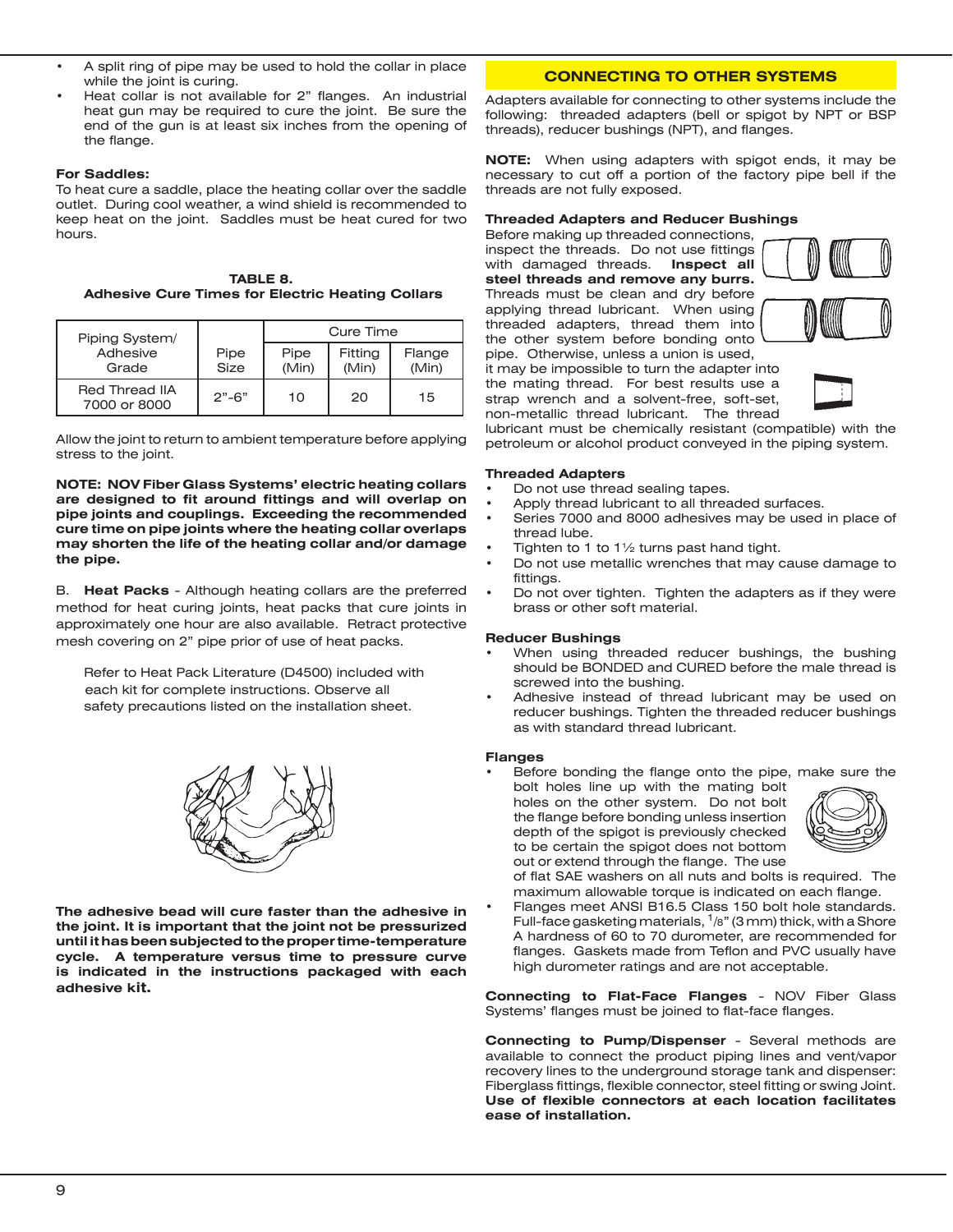# **INSPECTING FOR POTENTIAL CAUSES OF JOINT FAILURE**

**Joint Backout** - When assembling a bell and spigot joint, a bead of adhesive is normally formed at the edge of the bell. If the joint is not locked up and backs out before the adhesive cures, the bead will no longer be next to the edge of the bell.

**Cocked Joint** - If a joint is cocked or misaligned, there will usually be a large gap between the bell and spigot on one side. The opposite side will usually have a smaller or no gap. Misalignment is easier to detect if one sights down the line and views the joint from a distance.

When using heat assist, the pipe may bend if it is under stress while curing. In this case it is extremely difficult to determine if the pipe is bent because of heating or if it is a cocked joint. Avoid making up pipe and fitting joints when pipe is under stress.

**Improperly Cured Joint** - If the adhesive bead is soft or flexible, the adhesive is not sufficiently cured. If the bead is cured, it is hard and brittle when checked with a knife. When the bead is not hard after exposure to the recommended temperature and time cycle, the adhesive was not mixed properly.

**Weather Damage** - If a joint has been exposed to sunlight for a period of time and the machined area has turned from white in color to yellow or brown and was bonded without a proper repair, the joint may be suspect and could leak or even separate. Inspect for color change on all machined areas before bonding.

Although not all inclusive, the conditions mentioned above are the most common indications of failure to achieve a properly assembled joint.

All damaged or improperly assembled joints must be replaced. See Repair Procedures on pages 11-12.

## **TESTING RECOMMENDATIONS**

**• Safety Precautions NOV FIBER GLASS SYSTEMS SHALL NOT BE LIABLE UNDER ANY WARRANTY, CONTRACT, OR IN TORT, FOR ANY RESULTING INJURY TO PERSONNEL OR DAMAGE TO EQUIPMENT, PIPE, OR OTHER PERSONAL PROPERTY FOR FAILURE TO FOLLOW THE PROCEDURES AND COMPLY WITH THE PRECAUTIONS SET FORTH.**

As in any system where pressure is employed, adequate safety precautions should be exercised.

In buried applications, it is suggested that long pipe runs be partially backfilled at various points to secure them in place. All joints and connections should be left exposed for inspection.

**NOV Fiber Glass Systems does not recommend testing any installation with air or gas because of the safety hazards created. The light weight, flexibility, and elasticity of fiberglass pipe creates different conditions than are present with steel pipe. If a failure should occur while testing fiberglass pipe with air or gas, the system would be subject to considerable whipping and other shock-induced conditions due to the sudden release of** 

#### **stored energy. The violent release can cause severe personal injury or death to personnel in the area and can also cause damage to the pipe or other property.**

If a line is tested with air or gas, NOV Fiber Glass Systems will not be responsible for any resulting injury to personnel or damage to property, including the pipe. Such testing is done entirely at the risk of those involved.

**Test Procedures** - Installed pipe systems should be tested prior to use to assure soundness of all joints and connections. In testing, sudden pressure surges or "water hammer" must be avoided, as in some instances surge or hammer can produce pressures of several times the rating of the pipe and fittings. Locate pressure gauge in close proximity to the pressurizing equipment, not directly on the piping system. A pressure gauge with the test pressure at mid scale is recommended.

The normal recommended procedure is to conduct a hydrostatic cyclic pressure test. The piping system is subjected to 10 pressurization cycles at 1½ times the anticipated or design operating pressure.

**The test pressure should not exceed** 1½ **times the maximum rated operating pressure for the lowest rated element in the system.** Pressure is then kept on the system for 1-8 hours while the line is inspected for leaks.

#### **Air Test Procedures and Safety Precautions**

TESTING WITH AIR OR GAS IS EXTREMELY DANGEROUS AND SHOULD NOT BE DONE. CONSULT YOUR REPRESENTATIVE OR CALL 501-568-4010 FOR TECHNICAL ASSISTANCE, IF YOU CONTEMPLATE EXCEEDING THE RECOMMENDED PRESSURES FOR THE LOWEST RATED ELEMENT OF THE SYSTEM OR IF YOU CONTEMPLATE USING AIR OR GAS IN SPITE OF THE WARNING, REVIEW ALL SAFETY PRECAUTIONS BEFORE STARTING THE TEST.

If testing with air or gas is required or requested to be performed, the following testing procedures and precautions must be followed. EXERCISE DUE CARE IN INSTALLING AND TESTING THE PIPING SYSTEM.

- Visually inspect all bonded joints for proper insertion and adhesive cure prior to pressurizing the piping system. A gap between the adhesive bead and the fitting shoulder indicates the possibility that joint failure exists. Make any necessary repairs before pressurizing the piping system.
- Check the integrity of the joints by pressurizing the system to 25 psig (0.172 MPa) and holding the pressure for a minimum of one minute. Soap all joints to test for leaks.
- If there are no leaks, raise the line pressure in the system to a **maximum** of 50 psig (0.345 MPa). Again, hold the pressure for a least one minute and soap all joints to check for leaks.
- As serious personal injury or death can result, the pipe inspector should take precautions for his/her personal safety and protection against flying debris and also against the whipping action of the pipe that can result from the sudden release of stored energy. Goggles should be worn to protect against flying debris.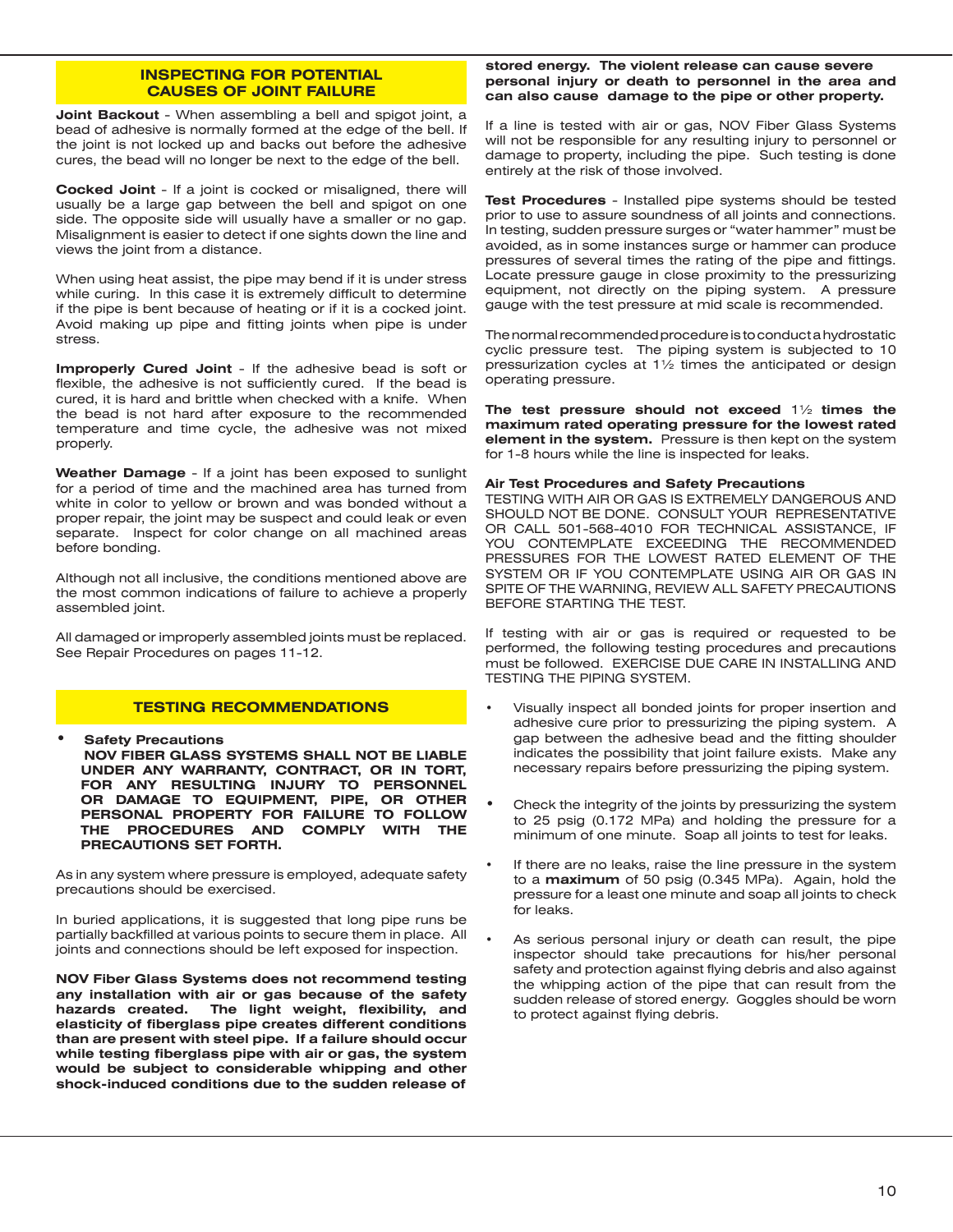- Avoid personal contact with the piping system while it is pressurized during testing except for actual checking of the joints for leaks. Absolutely no one should be in the trench while the pipe is being initially pressurized for leak testing. Notify all site personnel before beginning the testing procedure.
- Do not straddle the pipe during testing or while checking the piping system for possible leaks.
- While the pipe is being checked for leaks, do not stand at the end of the piping system or where it changes directions.

## **CAUTION: Failure to strictly follow these instructions can result in serious personal injury, death, and/or property damage.**

After the piping has passed the 50 psig (0.345 MPa) pressure test, we recommend the contractor reduce the product line pressure to a pressure of not more than 25 psig (0.172 MPa) and maintain this pressure until all paving has been completed. Leave pressure gauge on each line for inspection. The contractor should check the gauge daily to verify the pipe is holding pressure.

If a leak is encountered during the test procedure, immediately release all pressure in the piping system and refer to page 11 for proper repair procedures. Upon completing any necessary repairs to the piping system, follow the proper testing sequence and verify the system's integrity.

## **Vacuum or Inert Gas Test Procedures**

Testing with vacuum and/or pressurized inert gases have been successfully used with our piping systems. Although helium testing in a closed atmosphere and at measured levels is useful, testing in the field with helium has shown inconsistencies when attempting to identify leak location.

Do not use these testing procedures for Red Thread IIA secondary containment piping systems. Refer to page 17.

## **REPAIR PROCEDURES**

For damaged pipe, NOV Fiber Glass Systems recommends only the repair methods listed below. DO NOT attempt to repair damaged fittings. Always pressure test repair work before putting the line back into service to assure the soundness of the repaired section. Contact your local representative for further information.

During repair, the pipeline should not be under pressure, and the area to be repaired must be clean and dry throughout the procedure.

#### **Pipe Patching**

Follow these instructions to repair pipe wall damage where the damaged area is two inches (50 mm) or less in diameter:

- For 2" pipe, cut the protective mesh covering and slide away from damaged area.
- Cut a length of good pipe long enough to adequately cover the damaged area and extend at least three inches (75 mm) and preferably

four inches (100 mm) to either side of the damaged area.



- Slit the "patch" lengthwise twice and remove a section so that about three-fourths of the circumference remains.
- Thoroughly sand the inner surface of the patch and sand a corresponding area on the pipe around the damaged section. Use coarse sandpaper, a file, or a disc sander to remove all gloss from the surface to be bonded.



If solvent is used to clean all bonding surfaces, allow the solvent to evaporate then apply a thick coating of adhesive to both surfaces, snap the patch in place, and apply pressure with hose clamps or banding



material until the adhesive hardens. The clamps may be left on or removed after curing.

Replace the protective mesh covering if the repair is made on 2" pipe.

## **Repairing Extensive Damage**

When the damaged area in the pipe wall is larger than two inches (50 mm) in diameter, follow these instructions:

- For 2" pipe, cut the protective mesh covering and slide away from damaged area.
- When damage is local (less than two inches/50 mm long but more than two inches/50 mm around the circumference of the pipe), check to see if there is enough slack in the pipe to cut out the damaged section. If so, cut out the damaged section, retaper the cut ends, and bond a sleeve coupling between the tapered ends. Make sure the joints are locked up and fully cured before pressure testing the repair.

If the pipe is buried, excavate a working area large enough to allow for tapering tool rotation. Taper the cut ends of the pipeline and install the sleeve coupling.

- When damage is extensive (too large for replacement by a sleeve coupling), cut out the damaged section, taper the cut ends, and install two sleeve couplings and a pipe nipple. This procedure requires sufficient slack in the line to make the final joint by lifting the pipe (or moving the pipe to one side) to engage the bell and spigot joint. Therefore, it may be necessary to remove additional backfill from a buried line to allow the pipeline movement of several feet.
	- Cut out the damaged section of pipe,
	- Taper one end of a piece of pipe at least as long as the damaged section. This taper will be used as a gauge. Cut this nipple to the proper length in the following steps.

To determine the insertion length of the tapered ends, move one of the couplings to the side and use the end of the repair nipple made in the previous step to determine the dry fit into each bell. (NOTE: The dry fit must be very tight, i.e. use additional force to drive the joint together tightly enough that it is difficult to separate.) The total length of the repair nipple is determined by adding these two measurements to the distance between the sleeve couplings and then adding the two make-up dimensions from Table 9.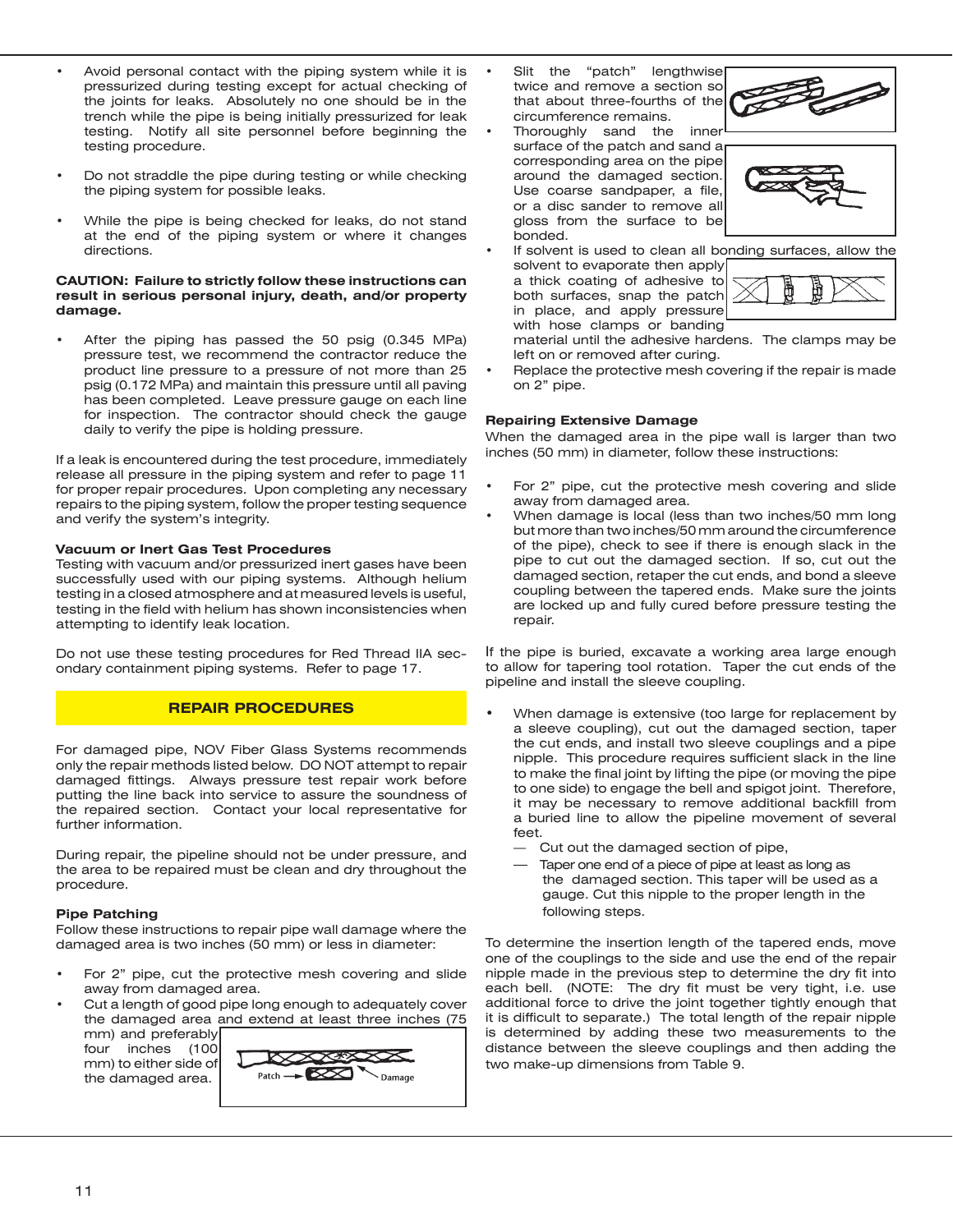## **TABLE 9. Make-up Dimensions (Wet)**

| <b>Pipe Size</b> |     | <b>Make-up Dimensions</b> |    |  |
|------------------|-----|---------------------------|----|--|
| In.              | mm  | In.                       | mm |  |
|                  | 50  | /8                        |    |  |
|                  | 75  | 3/16                      |    |  |
|                  | 100 | 3/16                      |    |  |

This added length is needed due to additional insertion that occurs because the adhesive acts as a lubricant. CAUTION: This additional insertion will be greater if a tight, dry fit is not achieved when measuring.

After the final nipple length is determined, cut the other end of the nipple and taper it, making sure the nipple is on the tapering tool in exactly the same position as the first taper that was used to measure the insertion length.

- If solvent is used to clean bonding surfaces, allow the cleaner to evaporate. Apply adhesive to all bonding surfaces and insert the nipple into the line by lifting the line or moving it to one side. Pushing the pipe back into the line will push the nipple into the bell. Make certain all tapers are tightly locked.
- Replace the protective mesh covering if the repair is made on 2" pipe.

#### **Leaking Joints**

Any adhesive-bonded joint that leaks during pressure testing **MUST BE REMOVED AND REPLACED**. Follow the previous procedures using two sleeve couplings and pipe nipple.

After completing any necessary repairs to the piping system, follow the proper testing sequence to verify the system's integrity.

## **PART TWO**

# **INSTALLATION INSTRUCTIONS FOR Red Thread IIA SECONDARY CONTAINMENT PIPING**

The secondary containment piping system is designed for use with Red Thread IIA product pipe. The system consists of the next larger size pipe and special two-piece fittings.

Many of the procedures used for installing primary product pipe and fittings are also used for installing secondary containment pipe and fittings. Refer to these sections and to Bulletin Nos. F6625 or F6624 for tapering tool operating instructions.

## **Following are useful sections previously outlined:**

Storage and Handling (page 1) Layout and Preparation (pages 2-3) Tool and Equipment List (page 3)

For installation of bolts, the following is recommended:

- Variable speed impact wrench with  $\frac{3}{8}$ " socket
- Variable speed drill motor with  $3/8$ " socket
- One  $\frac{3}{8}$ " wrench

For installing saddles, the following is recommended:

- Sanding equipment:
	- power sander with rough surface sanding disk (flexible pad with 40 grit or less disk), or
	- hand file (coarse)
- Fine tooth circular hole saw with pilot drill

Hose clamps or Band-It® banding tool large enough to secure saddles to pipe. (If banding is used, the Band-It banding tool is preferred as this tool does not allow slack in the band when the tool is removed. Two Band-It tools are recommended so the saddle can be pulled down uniformly. Use ¾" (19 mm) banding. (Band-It information is available at www.band-it-index.com).

#### Cutting and Tapering (page 3)

Installation (piping layout and trench design; adhesive mixing and curing, pages 5-11)

#### **Secondary Containment Pipe**

NOV Fiber Glass Systems' secondary containment piping sizes are as follows:

| <b>Containment Pipe Size</b> |                  | Primary Pipe Size |                  |  |
|------------------------------|------------------|-------------------|------------------|--|
| ລ"                           | 75 mm            | つ"                | 50 mm            |  |
| ⊿"                           | $100 \text{ mm}$ | 3"                | 75 mm            |  |
| R"                           | 150 mm           | 4"                | $100 \text{ mm}$ |  |

#### **Secondary Containment Fittings**

Available secondary containment fittings are tees, 90º elbows, 45º elbows, couplings, nipples, concentric reducers, termination fittings (with or without ¾" NPT threaded outlet), saddles (belled or with NPT threaded outlets), and sump entry termination fittings. Inserts are required on 3" and 4" 90º elbows and tees for Closed Interstitial Monitored Systems. Inserts are not required for Open Gravity Flow Systems.

#### **Adhesive for Secondary Containment Piping**

When joining secondary containment pipe-to-fittings and fittings-to-fittings, fiberglass filler must be added to the 7000 or 8000 series adhesive to ensure optimum performance of this type of bonded joint.

Filler is available from NOV Fiber Glass Systems. Due to the quantity of adhesive required for joining secondary containment fittings, it is recommended that only 7069 or 8069 kits be used (See Table 13 on page 16). If 7014 and 8014 kits are used, please note that extra kits (50% more than 7069 or 8069) must be used for each secondary containment fitting.

#### **LAYOUT AND PREPARATION**

Before installing the secondary containment piping system, review and verify the recommendations for proper installation set forth previously:

**Layout and Preparation** (Installation Crew Size and Organization) (page 2)

#### **Piping Layout, Pipe Trenches and Burial (pages 4-5)**

Most of the standard procedures for installing a secondary containment piping system can be handled by the same size crew that would install a single-wall product piping system. It is essential that each phase of an installation be evaluated and the proper number of workers be assigned to assure an efficient installation.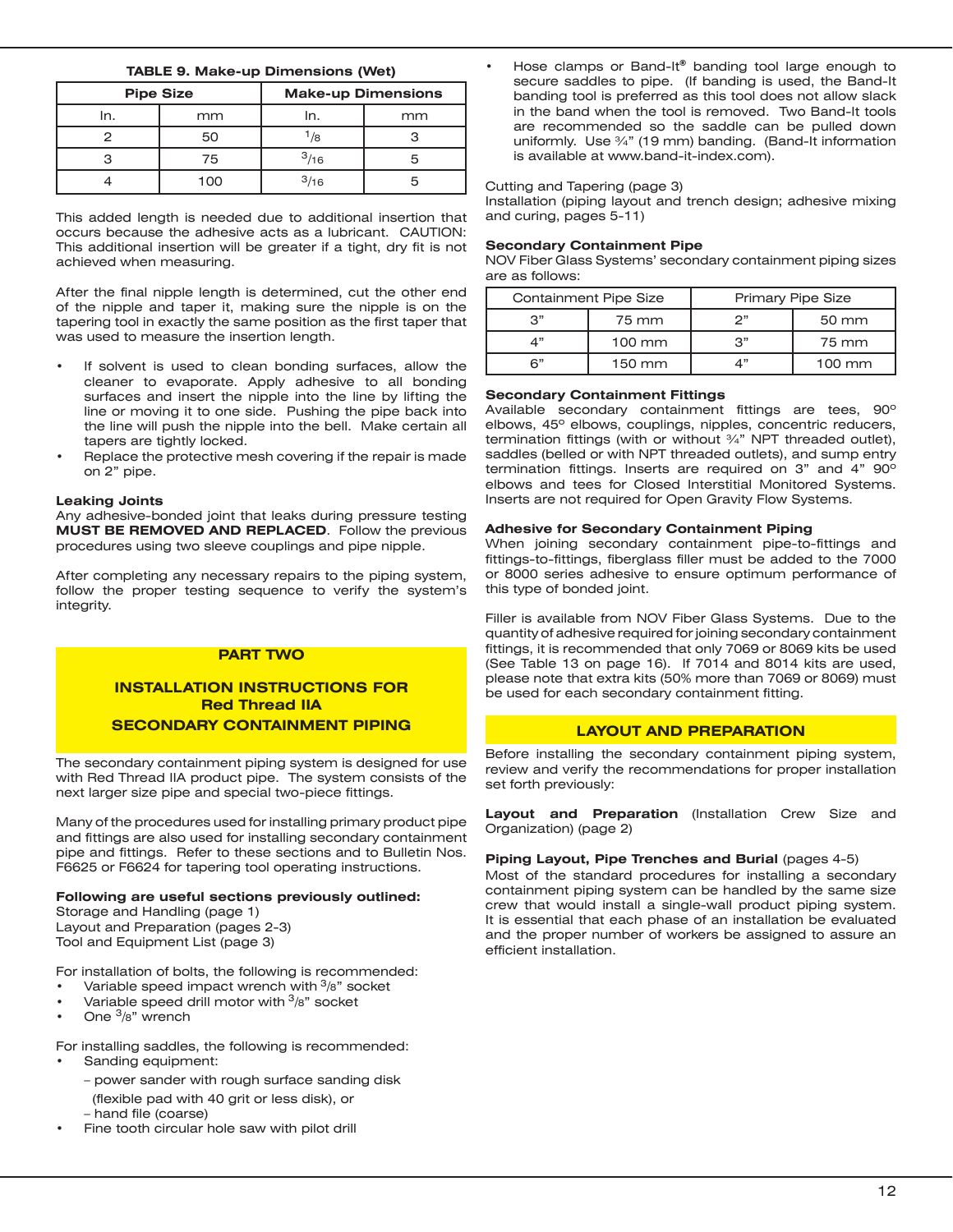## **SCARFING PIPE**

All piping should be scarfed before bonding. Couplings may be needed for making containment pipe size reductions or straight pipe runs. Spigots may be needed for pipe runs or for making a containment sump connection.

The ends of the containment pipe that are to be joined to secondary containment fittings must be thoroughly scarfed for a minimum length of 3 inches (75 mm). See page 3 for scarfing tools available or refer to **Bulletin Nos. F6624, F6625,** or **F6600** for complete operating instructions.





Properly scarfed ends are most easily accomplished by using the Model 2100 power tool. Preset at the factory, it can scarf 3" and 4" (75 mm and 100 mm) Red Thread IIA secondary containment pipe. It also tapers 2" and 3" (50 mm and 75 mm) Red Thread IIA primary pipe.

If the Model 2100 or 2102 power tool is not available, the ends may be scarfed using the manual tapering tool in conjunction with a secondary containment scarfing adapter kit. This kit consists of a special scarfing blade (approximately 4"/100 mm long), scarfing blade holder,  $1/8$ " Allen wrench, and 3" and 4" (75 mm and 100 mm) scarfing gauges, that are required to set the tool tolerances. The scarfing adapter kit is easily adapted to the 2"-6" (50 mm-150 mm) manual tapering tool kit.

Assemble the proper size mandrel and scarfing blade holder following the procedures in **Manual No. F6600**, Installation Instruction for 1"-6" Tapering Tool.

Rotate the tool body so that the scarfing blade holder is at a 12 o'clock position; this assures the blade will rest on top of

the gauge. Slide the proper size gauge all the way to the back of the mandrel. Insert the special blade into the blade holder all the way to the back of the tool body. After positioning the black reference mark on the gauge under the blade, be sure the blade makes uniform contact with the gauge and the blade holder is resting on the blade.

Using the nuts, bolts, and washers supplied, tighten the blade holder to secure the blade. Now insert and slide the bearing plate into the slot located between the tool body and the blade holder. The bearing plate will rest loosely on the blade holder until it is locked into place using the supplied Allen screws. The two Allen screws should now be positioned so each makes LIGHT contact with the bearing plate. The Allen screws only prevent the blade holder from opening during use.

The tool is now prepared to remove (scarf) the resin gloss from the ends of the containment pipe. After removing the gauge, insert the tool into the pipe to be scarfed until the point of the blade touches the end of the pipe. The tool must be rotated in the same direction the wide side of the blade faces. Advance the tool in approximately  $\frac{1}{4}$ " (6 mm) increments after each revolution. Continue the operation until the resin gloss has been removed for a minimum length of 3" (75 mm).

#### **PIPING LAYOUT**

Pre-installation of the secondary containment pipe is best accomplished at the same time the product pipe is dry fitted together.



Typically, the length of the containment pipe should be 4" shorter than the primary pipe.



**WARNING:** Fit all secondary containment connections to make sure the insertion is approximately 3". Be sure the containment pipe is not inserted too far into the containment fitting. **The glossy O.D. of the pipe should not be seated in the containment fitting.**

#### **CONTAINMENT FITTINGS**

All containment fittings consist of two halves with flanges. The bottom half has threaded inserts for ease of assembly.

These fittings are assembled with adhesive and  $1/4-20$  washer head bolts that are furnished with the fittings. The required bolts are supplied in small plastic bags. If extra bolts are required, they can be purchased from your distributor or standard  $1/4-20$ x 1" long hex head bolts can be used. If standard bolts are used, place a flat washer on the bolt before torquing.

The bonding surfaces of the containment fittings are pre-sanded when manufactured. Two-piece secondary containment fittings must be joined using a greater amount of adhesive than is necessary for joining bell and spigot joints of product piping. Coat the ID of both halves of the containment fittings completely.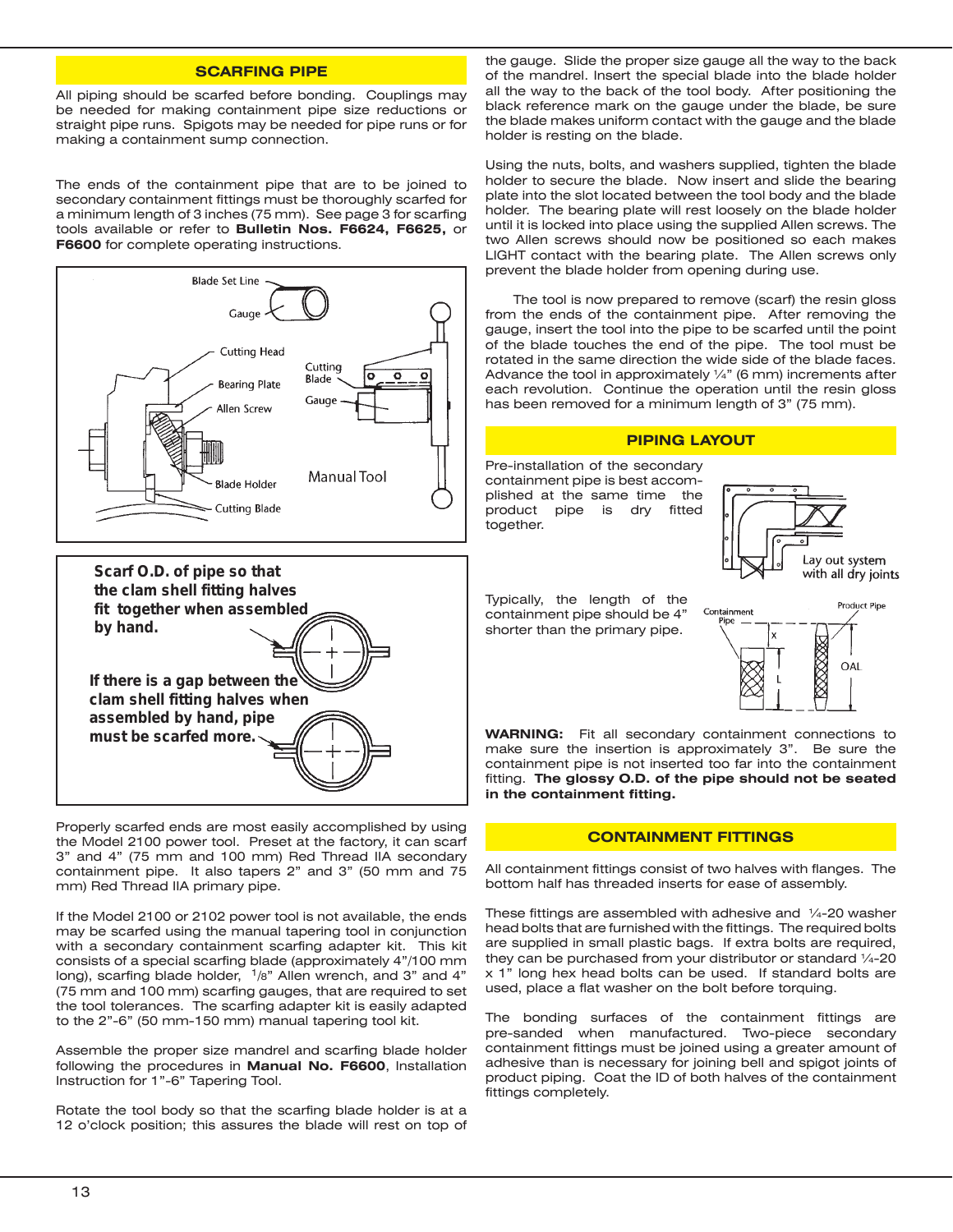# **CONTAINMENT CROSSOVER DETAIL**

When installing a secondary containment system, some preparation is necessary if the closest possible separation of lines is required. To minimize the overall change in elevation when installing a containment crossover, it is necessary to shorten one leg of the 45º containment elbow and the side outlet run of the containment tee.

Refer to Table 10 for the maximum length that can be removed and for the minimum nipple length of both product piping and secondary containment piping.

NOTE: Use self-tapping screws or match drill two holes (5/16") at a distance of  $\frac{3}{4}$ " (19 mm) from the cut end of the 45° elbow and the tee.

| <b>TABLE 10. Containment Crossover Information</b> |
|----------------------------------------------------|
|----------------------------------------------------|

|                                | <b>Containment Pipe Size</b> |                  |                  |  |
|--------------------------------|------------------------------|------------------|------------------|--|
| <b>Fitting</b>                 | 3" (max.<br>in.)             | 4" (max.<br>in.) | 6" (max.<br>in.) |  |
| Remove from 45°<br>elbow       | 1.25                         | 2.00             | 1.25             |  |
| Remove from side<br>run of tee | 1.50                         | 1.63             | 1.00             |  |
| Product nipple size<br>(1)     | 2x8                          | 3x8              | 4x10             |  |
| Containmentnipple<br>size      | 3x6                          | 4x6              | 6x8              |  |

 $\frac{(1)}{(1)}$  Actual length of the product nipple will vary slightly because of different insertion lengths due to variations of tapers.

To prevent interference of the pipelines, do not locate two containment fittings closer than shown in Table 11 and the drawing below.

| <b>TABLE 11. Pipe Separation Distances</b> |       |       |      |       |       |  |
|--------------------------------------------|-------|-------|------|-------|-------|--|
| <b>Containment Pipe</b>                    | A     | в     | C    | D     | E     |  |
| Inches                                     | In.   | In.   | In.  | ln.   | In.   |  |
| З                                          | 7.50  | 10.60 | 6.50 | 10.00 | 14.50 |  |
| 4                                          | 8.50  | 12.00 | 7.50 | 12.00 | 16.50 |  |
| 6                                          | 10.65 | 15.00 | 8.00 | 14.75 | 22.00 |  |
| <b>Containment Pipe</b>                    | A     | в     | C    | D     | F     |  |
| mm                                         | mm    | mm    | mm   | mm    | mm    |  |
| 75                                         | 191   | 269   | 165  | 254   | 368   |  |
| 100                                        | 216   | 305   | 191  | 305   | 419   |  |
| 150                                        | 271   | 381   | 203  | 375   | 559   |  |



# **SUMP CONNECTIONS**

**• Single Wall Sump Entry/Termination Fitting** (Refer to B2107 for installation information)



**Double Wall Sump Entry/Termination Fitting with Bonded Fiberglass Alignment Rings** (Refer to B2108 for installation information)



**Sump Entry/Termination Fitting with Gasket** (Refer to B2109 for installation information)

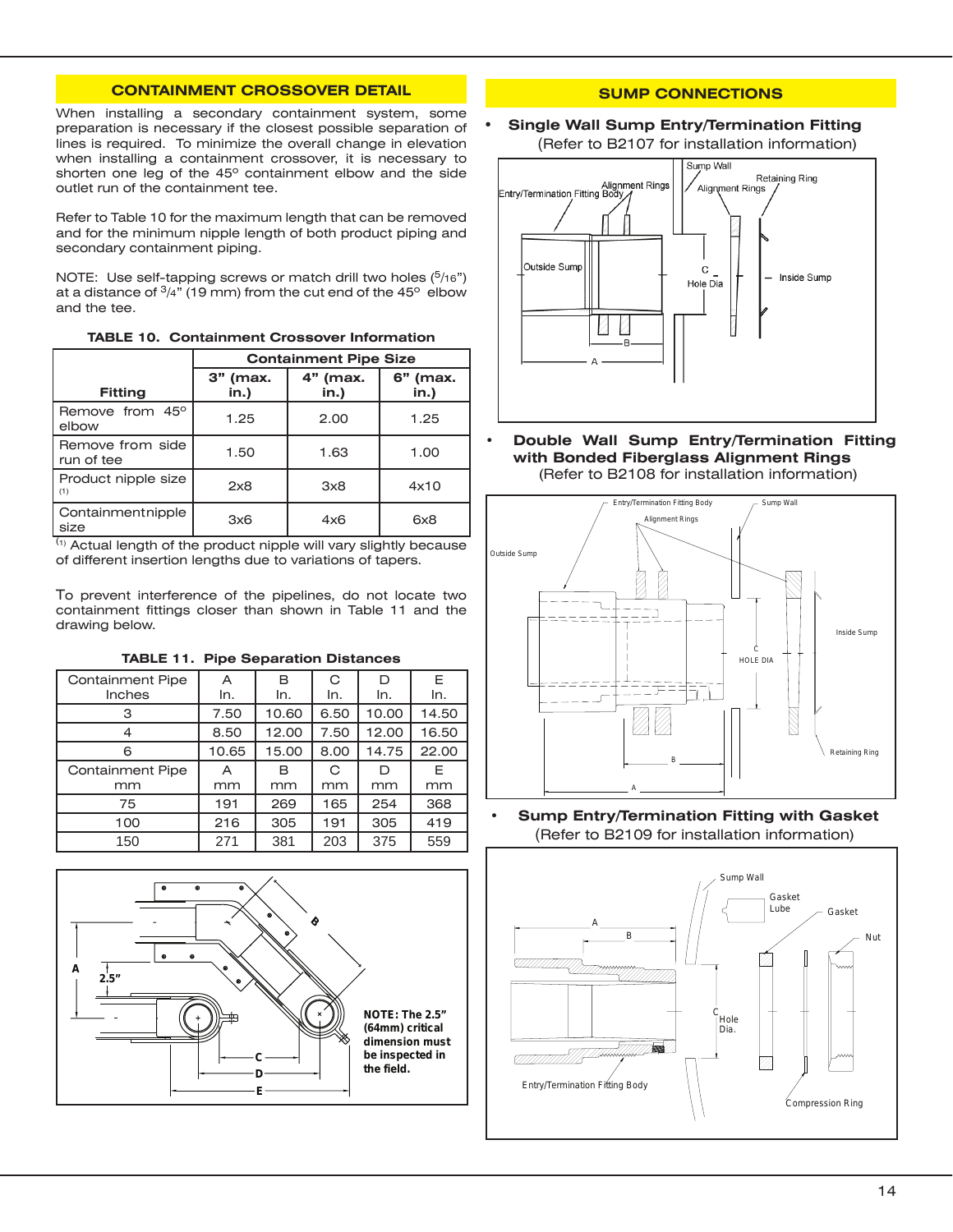#### **Alternate Termination**

Termination of the secondary containment piping system at the storage tank is accomplished using a termination fitting with ¾" female NPT threaded outlet. See figure below. The ¾" threaded outlet allows easy access for pressure testing of the secondary containment piping system and may also be used as an access for a leak detection probe.



## **TABLE 12. Termination Fitting Connections**

| Part<br>Number          | Termination<br>Fitting Size<br>In.<br>(mm) | Large End<br><b>Fits Pipe</b><br>In.<br>(mm) | Small End<br>Fits (Male<br>threaded<br>adapter or<br>$coupling$ $(1)$ |
|-------------------------|--------------------------------------------|----------------------------------------------|-----------------------------------------------------------------------|
| 012030-236-3<br>w/ tap  | $3 \times 2$                               | 3                                            | 2"                                                                    |
| 012030-235-3<br>w/o tap | $(75 \times 50)$                           | (75)                                         | (50)                                                                  |
| 012040-236-3<br>w/tap   | $4 \times 3$                               | 4                                            | 3"                                                                    |
| 012040-235-3<br>w/o tap | $(100 \times 75)$                          | (100)                                        | (50)                                                                  |
| 012060-234-7<br>w/tap   | $6 \times 4$                               | 6                                            | 4"                                                                    |
| 012060-235-7<br>w/o tap | $(150 \times 100)$                         | (150)                                        | (100)                                                                 |

(1) A scarfed O.D. BxM adaptor or coupling is avaliable for use with the termination fittings.

## **SECONDARY CONTAINMENT REDUCERS**

In-line secondary containment pipe size reductions are made using a concentric reducer. Reductions can be made from 6" to 4" (150 mm to 100 mm) and 4" to 3" (100 mm to 75 mm). Both ends of the concentric reducer are bonded to scarfed end of pipe.

## **SECONDARY CONTAINMENT SADDLES**

For secondary containment piping installations requiring intermediate access stations for visual or electronic leak detection, several sizes of reducing saddles are available. See **Manual No. 2101** for saddle sizes and descriptions.



Note: If connecting components, extend to the surface where the assembly can be subjected to bending forces, flexible connectors (such as flexible hoses) must be used to eliminate bending stress.

Containment saddles must be installed prior to bonding and testing the product piping.

Procedure for installing secondary containment saddles:

- Locate saddle on pipe and mark around saddle base.
- Use a file or rough sandpaper (40 grit or less) to remove all surface gloss from the pipe O.D. where the saddle is to be bonded. Use circular or random pattern during sanding to eliminate grooves on the pipe surface.
- After sanding, locate saddle on pipe and mark hole to be cut in pipe. Using pilot drill and a fine-tooth circular hole saw, cut a hole of the same size as the outlet of the saddle. Do not force the cutter or it will fray the edges of the hole.
- All bonding surfaces must be free from contamination.
- Apply a heavy coat of adhesive to the O.D. of the pipe, I.D. of the saddle, and the edges of the pipe wall exposed by cutting the hole.
- Place the saddle over the hole and clamp with two hose clamps. Using a large screw driver, hand tighten the clamps alternately until secure and adhesive squeezes out all the way around the saddle. This will ensure the pipe O.D. conforms to the I.D. of the saddle. The clamps may be left on or removed after the bond has cured.

#### **Do not attempt to install a saddle on the containment pipe if the product piping system has been installed and tested.**

## **JOINT PREP**

# **Installation Preparation**

Before bonding the two-piece containment fittings, the installation procedures should be reviewed with the installation crew members. In order to maintain the efficiency of the installation, a minimum of three workers is recommended: one worker to mix and apply adhesive to the secondary containment fittings and the two remaining workers to assemble and bolt the fittings together.

#### **Cleaning the Bonding Surfaces**

It is recommended that all bonding surfaces are cleaned before bonding. DO NOT TOUCH THE BONDING SURFACES OR ALLOW THEM TO BECOME CONTAMINATED.

Acceptable cleaning methods are as follows:

- Sand all bonding surfaces until contamination is removed.
- Dirt contamination can be removed by water washing. Be sure the surfaces are dry before bonding.
- Sand all machined ends that have been exposed to sunlight and have turned yellow or brown in color.
- Use of a solvent as a cleaning method is optional. Some cleaning solvents are acetone, alcohol, methylene chloride, and methyl ethyl ketone. After cleaning, be sure any residual solvent has evaporated before applying adhesive. DO NOT USE SOLVENTS THAT LEAVE AN OIL FILM ON THE BONDING SURFACES.

**WARNING:** Some degreasers and solvents are extremely flammable. Be sure to read warning labels on containers. Never use gasoline, turpentine or diesel fuel to clean joints.

Contact your representative if you have questions.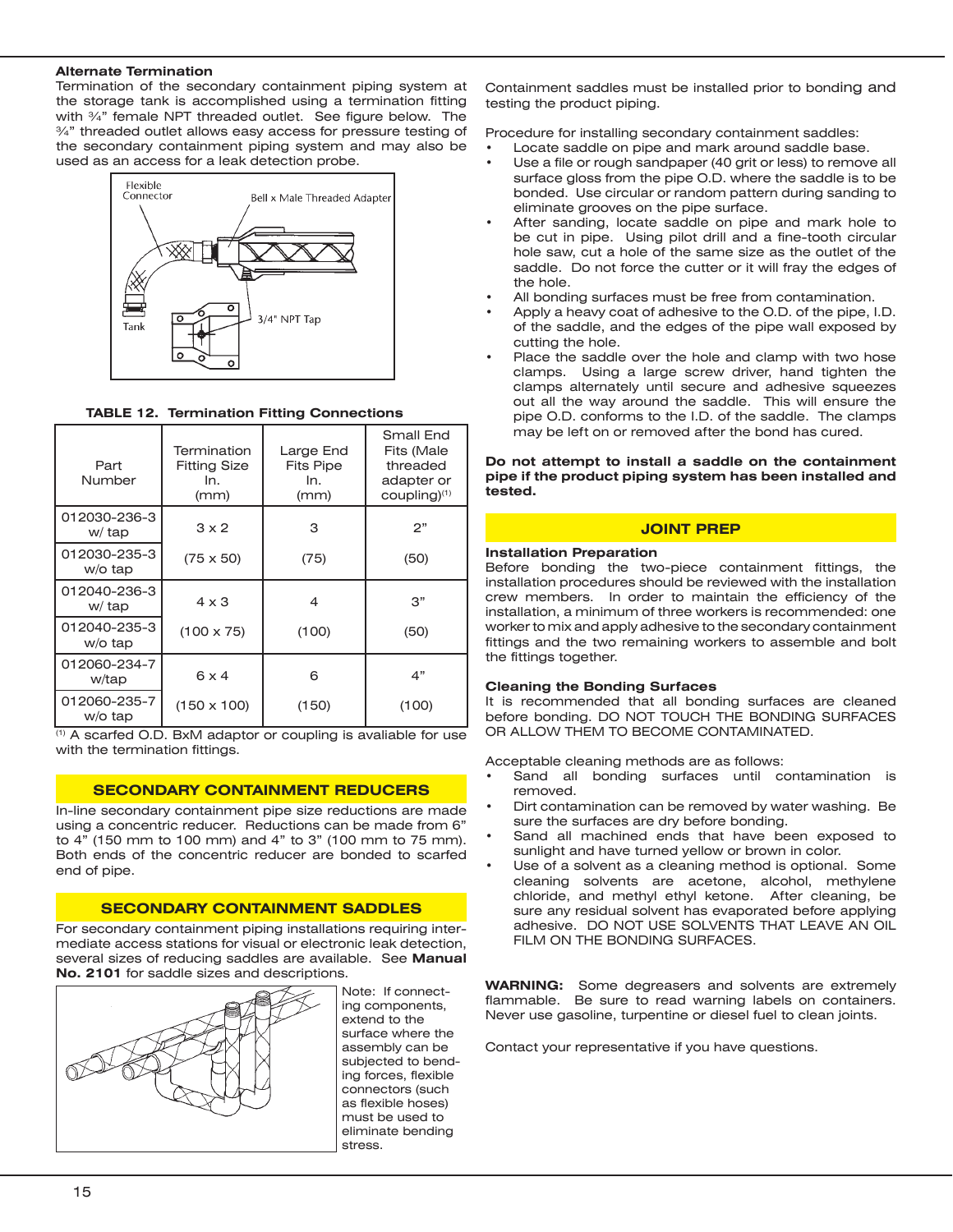## **ADHESIVES**

For secondary containment systems conveying alcohols or alcohol/gasoline blends, use 8000 or 7000 series adhesive. Follow the adhesive mixing instructions that are packaged with each kit.

Refer to page 7 for information on adhesive labeling.

#### **ADHESIVE MIXING**

When the weather is cool or the adhesive has been stored in a cool environment (below 65ºF), pre-warm the adhesive kits. (Do not heat above 100ºF)

- Empty all of the contents of the hardener. Never attempt **to split a kit.** Cut through the adhesive with the edge of the mixing stick to assist in mixing the two components.
- Mix until the adhesive has a uniform color and a consistent flow off the mixing stick. Wipe down the sides, bottom, and under the rim of the can with the mixing stick to assure complete mixture.
- **• FILLER MUST BE ADDED TO THICKEN THE ADHESIVE.** The filler is packaged in pre-measured quantities for use with 7014 or 8014 and 7069 or 8069 adhesive kits. One bag of filler is used for each adhesive kit. Before adding the filler to the mixed adhesive, be sure both the adhesive base and hardener are thoroughly mixed together. All of the filler in the bag should be used. The thickened adhesive may be applied with either the brush or the stir stick provided in the kit.

Refer to Table below for the number of adhesive kits required to bond containment fittings.

|  | <b>TABLE 13. Adhesive Kits Per Containment Fitting</b> |  |  |
|--|--------------------------------------------------------|--|--|
|  |                                                        |  |  |

| <b>Type</b>                | 7069 or 8069*<br>(Kits per Fitting) |     |     |
|----------------------------|-------------------------------------|-----|-----|
| Fitting                    | 3"                                  | A"  | 6"  |
| 90° Elbow                  |                                     |     | 1.5 |
| 45° Elbow                  |                                     |     | 1.5 |
| Tee                        |                                     | 1.5 | 2   |
| Coupling                   |                                     |     | 1.5 |
| <b>Termination Fitting</b> |                                     |     | 1.5 |

\*If 7014 or 8014 adhesive kits are used for secondary containment, increase the number of kits in Table 13 by 50%.

Number of adhesive kits per containment fitting is based on applying a  $1/16$ " (1.6 mm) minimum thickness of adhesive to both halves of the fitting and to the pipe ends.

Complete information and safety precautions are packaged with each adhesive kit. Review all safety precautions thoroughly before mixing the adhesive.

**Adhesive Disposal - See page 6 for instructions.**

## **JOINT ASSEMBLY FOR RED THREAD IIA SECONDARY CONTAINMENT PIPING**

After cleaning the inside surfaces (I.D.) of both halves of the two-piece fitting, apply a thick coating  $(1/16)/1.6$  mm minimum of filled adhesive to the entire I.D. of both halves of the fitting, including the flanges (flat bonding surfaces). Next apply a thick coating  $(1/16)/1.6$  mm minimum) of adhesive to the scarfed or sanded surfaces of the pipe ends.



Assemble the containment fitting by placing the half with the pre-installed threaded female inserts on the bottom. Do not insert pipe past scarfed area.

Inserts must be used on 3" and 4" 90º elbows and tees for Closed Interstitial Monitored Systems. Inserts are not required for Open Gravity Flow Systems. Prior to bonding the insert, spread the insert splice 3 or 4 times to relax the insert. The insert may be placed on the containment pipe or primary fitting for easy access prior to bonding of the containment fitting. Locate the inserts next to the inside radius of the containment fitting, as shown on drawing below. The split in the insert must be facing up. Do not allow insert to overlap itself.



Use the bolts supplied with the clam shell fitting to assemble the fittings on the pipe. Use of an air or electric wrench with a magnetic socket will greatly facilitate assembly. When starting the bolts, allow the bolt to start with minimal pressure on the tool. Excessive pressure may push the insert from the fitting. Tighten the bolts alternately and with equal force. **Do not exceed 8 ft•lbs of torque.**

**NOTE:** Prior to bonding, make sure the pipe fits snugly into the socket ends of the two-piece fittings and there are no gaps between pipe ends and fitting sockets. A properly bonded joint should have adhesive visible from all bonded surfaces.

**NOTE:** Do not disturb a completed containment piping joint when assembling additional joints. The adhesive must be fully cured before applying stress to the assembled joints. Read and observe the filled adhesive instructions supplied with each adhesive kit.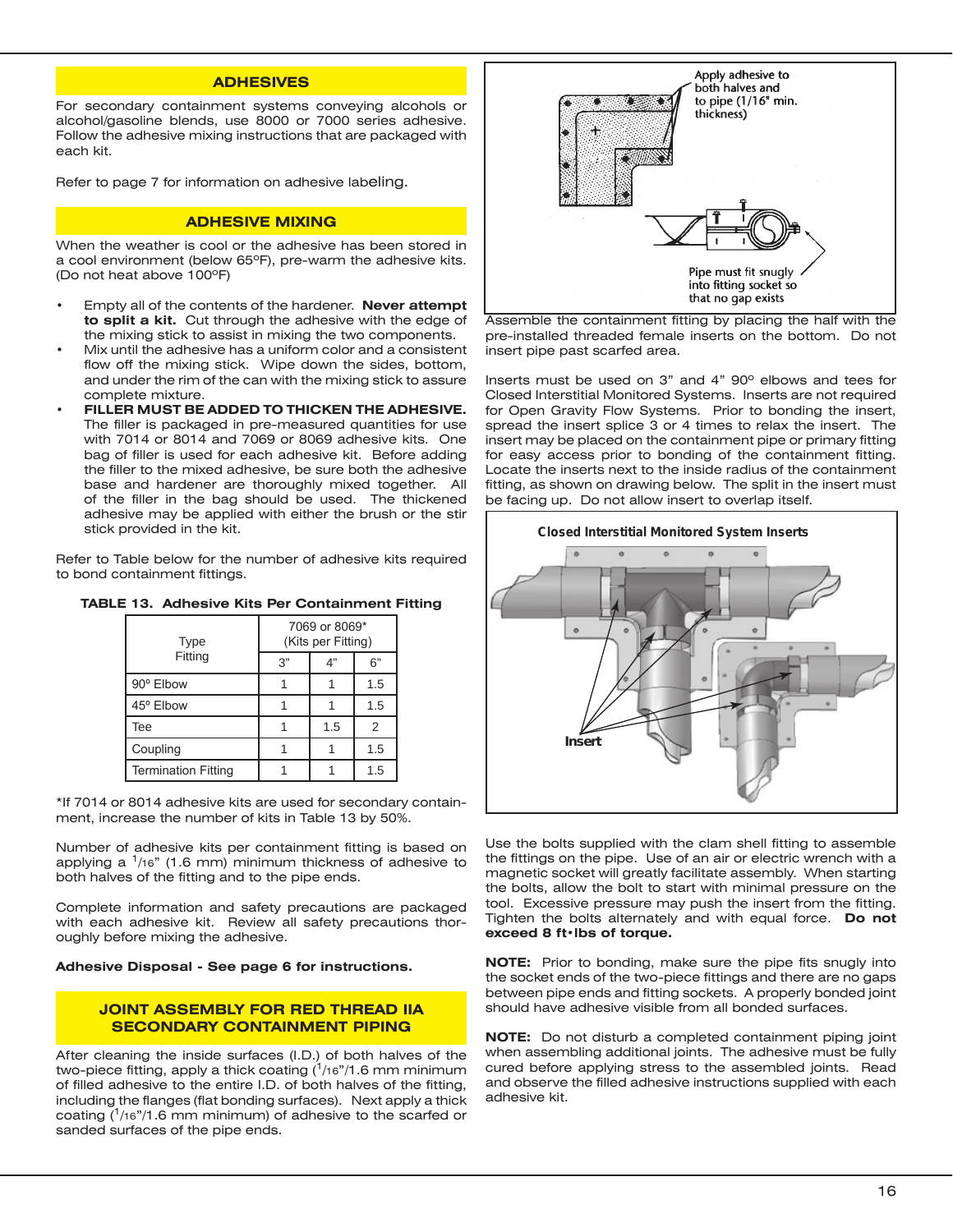# **JOINT CURE**

#### **Industrial Heat Gun**

An industrial heat gun and heavy duty aluminum foil may also be used to create a mini oven around the secondary containment fitting. Wrap foil around the fitting and cinch the ends down. Cut a 10" to 12" section of 2" or 3" pipe and place inside of the foil. Place heat gun in the end of the pipe. Do not place heat gun any closer than 12" from the fitting. Cure time is approximately 15 minutes. For a proper cure, maintain the temperature between 250°F and 400°F.



## **TESTING RECOMMENDATIONS FOR SECONDARY CONTAINMENT PIPING**

Secondary containment piping, 3"-6" (75 mm and 100 mm) diameter sizes, can be pressure tested by installing an in-line tee with a pressure gauge and a nipple in the  $\frac{3}{4}$ " threaded outlet of a termination fitting. If the test piping is to be installed temporarily, use care not to over tighten when installing the steel pipe threads. Fiberglass threads may be damaged when removing the steel threads if over tightened. Use soft-set, nonmetallic thread dope only.

NOV Fiber Glass Systems recommends testing 3", 4", and 6" (75, 100, and 150 mm) secondary containment piping systems with air at pressures not to exceed 10 psig (0.069 MPa). The most convenient place to introduce air for the containment piping pressure test is at the threaded outlet located on the termination fitting near the underground storage tank. The system should stay pressurized until the installation is completed to monitor for possible damage to the containment piping system during additional construction.

The low pressure and low volume of the secondary containment piping system makes air testing a relatively safe procedure if normal safety precautions are followed. Refer to air safety precautions on pages 10-11.

## **TEST PROCEDURES FOR "IN SERVICE" SECONDARY CONTAINMENT UL PIPING SYSTEMS**

Secondary Containment piping systems can be tested after the line has been installed and in operation for a period of time. All systems must be shut off before testing. It is recommended that where possible, the air input valve be in a different location than the pressure gauge. **Please read and understand all safety instructions and considerations in the Installation Manual No. B2160 before testing.**

## **Closed System**

Test 3" and 4" secondary containment closed systems with air at pressures not to exceed 10 psig. Pressure should be left on the system for a minimum of one hour. The test pressure should not exceed the pressure rating of any component in the piping system.



#### **Open System (Gravity Drain)**

Test 3"-6" secondary containment open systems with air to the equivalent static head test pressure listed in the table below. The pressure should be left on the system for a minimum of one hour. The system must be temporarily sealed during testing. Do not exceed the pressure rating of any component in the piping system.

| Test Pressure for Open System |                      |  |  |
|-------------------------------|----------------------|--|--|
| Feet of Head <sup>®</sup>     | Test Pressure (psig) |  |  |
|                               | 1.0                  |  |  |
|                               | 2.0                  |  |  |
| 6                             | 2.5                  |  |  |
| я                             | 3.0                  |  |  |
| 10                            | 4.0                  |  |  |
| 12                            | 5.0                  |  |  |

\* Highest point in system minus the lowest point in system.

These test procedures are designed specifically for the NOV Fiber Glass Systems' piping system. The company is not responsible for any damage to "other" products in the systems such as rubber boots, hoses, etc. Please contact the manufacturer of other products for their recommended maximum test pressure and time.

#### **Vacuum or Inert Gas Test Procedures**

Testing with vacuum and/or pressurized inert gases have been successfully used with our piping systems. Although helium testing in a closed atmosphere and at measured levels is useful, testing in the field with helium has shown inconsistencies when trying to identify leak location.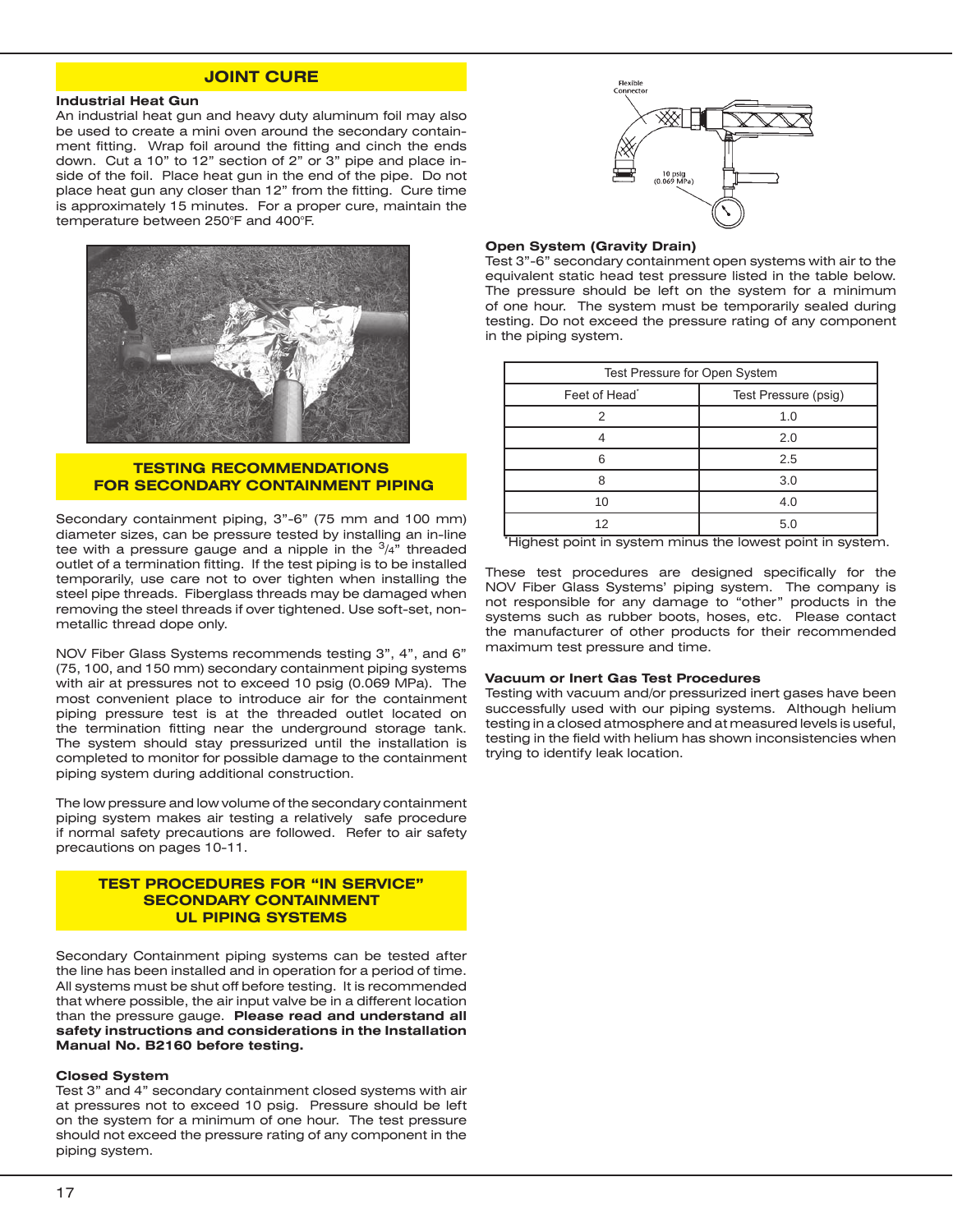## **REPAIR PROCEDURES**

Leaks can occur if secondary containment joints are not properly bonded. Upon completion of required repairs and before putting the line back into service, always pressure test the repair work according to the procedures on page 17 to assure the integrity of the system. For damaged pipe and for leaking joints, the recommended repair methods are listed below.

# **• Replacing Leaking Two-Piece Secondary Contain-**

**ment Fittings** - Do not use this procedure for containment crossovers.



Example: 90º Secondary Containment Elbow

When cutting out and replacing a secondary containment fitting, do not cut the internal primary product pipe.

- 1. Dissect the secondary containment fitting and secondary containment pipe around its circumference as shown by the arrows. Remove the containment elbow.
- 2. Create a pipe nipple at least 7" (180 mm) long on either side of the joint by making another cut around the circumference of the containment pipe.
- 3. Using a sander, coarse file or 30-40 grit Emery cloth, remove surface gloss from both ends of the nipples and the containment pipe. Sanded area must be a minimum of 3" (75 mm) in length.
- 4. Position the nipples between the new containment elbow and containment sleeve couplings. NOTE: It may be necessary to remove additional sections of the containment pipe to provide clearance for the coupling.
- 5. Bond the elbow and containment sleeve couplings into place according to instructions.



Leaking 90<sup>°</sup> Secondar<br>Containment Fibour





#### **• Repairing Minor Damage to Pipe**

Follow the pipe patching instructions on page 11 of this manual when the damaged area is two inches (50 mm) or less in diameter.



#### **Repairing Minor Damage to Fittings**

Small repairs (pinhole leaks and leaks up to 1" in diameter) using 8088 Repair Kit:

- 1. Take pressure off the system and dry the area around the leak.
- 2. Sand an area 3" minimum on each side of the leak.
- 3. Cut three 3" x 3" patches from the glass supplied with the 8088 repair kit.
- 4. Mix adhesive per instructions supplied in the kit.
- 5. Paint adhesive on the sanded area of the fitting.
- 6. Apply the first layer of glass and wet out with adhesive. The glass may be wet out before it is applied to the leak area.
- 7. Repeat the previous step and apply another layer of glass.
- 8. Cure per the time listed in the adhesive kit instructions.

Flange section or joint leak repairs (overwrapping entire fitting) using 8088 repair kit.

- 1. Take pressure off the system and dry the area around the leak.
- 2. Grind or cut flange sections off the clam shell secondary containment fitting and sand flush with the fitting body.
- 3. If needed, mix adhesive with filler to grout in any gaps or voids in the bond line or to create a smooth wrapping surface.
- 4. Per instructions in the 8088 repair kit, apply adhesive to the sanded area. Wet out glass and wrap around the fitting as though it were a section of pipe, centering the first layer over the joint and extending 2" past the end of the fitting onto the pipe. Apply tension to squeeze adhesive through the glass layer. For elbows and tee, slits may have to be cut in the center section for glass to lie flat.
- 5. Repeat previous step on the center of the joint and then the other side of the fitting extending 2" over the end of the fitting. When starting the glass, overlap the first wrap a minimum of 2".
- 6. Repeat two previous steps until three layers of glass have been placed over the fitting.
- 7. Cure per the time listed in the adhesive kit instructions.

## **• Repairing Extensive Pipe Damage**

When damage is less than 2" (50 mm) long but more than 2" around the circumference of the pipe, the following repair procedures should be followed, If the pipe is buried, excavate a working area large enough to allow for repairs to be made. Use a secondary containment sleeve coupling to make this type repair. Containment sleeve couplings are 14" (350 mm) long. Do not remove more than 7" (175 mm) of containment pipe.

**CAUTION:** When cutting out extensive damage in the containment pipe (only), be extremely careful not to damage the internal product piping.

- 1. After cutting free the damaged section of containment pipe (no more than 7" / 175 mm) long, slit the section of pipe in half and remove.
- 2. Using a sander, coarse file or 30-40 grit Emery cloth, remove surface gloss from both ends of the pipe. Sanded area must be a minimum of 3" (75 mm) in lengths. If contaminated, clean the sanded surfaces with solvent.
- 3. Mix the adhesive with filler. Assemble and bond the containment sleeve coupling into place and heat cure the bond.
- 4. After the repaired section has cured, pressure test the system following the procedures on page 17.

If damage is beyond these repair procedures, immediately contact your local distributor for assistance.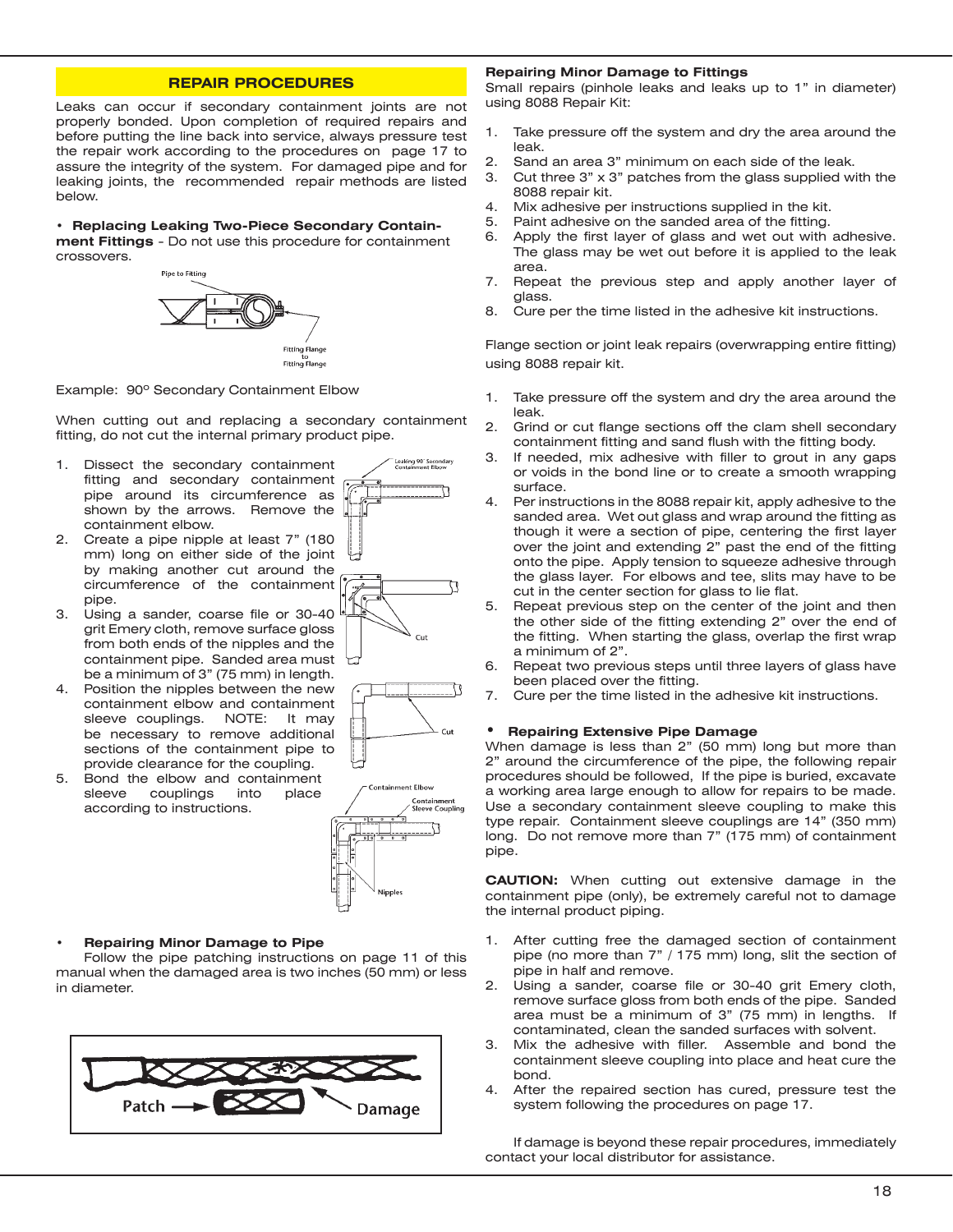# **CONVERSIONS**

# **U.S. System Units - Metric Equivalents**

| Lengths        | 1 millimeter 0.03937 inch                       |                                                               | Lengths        | 1 inch | 25.4 millimeters                                 |
|----------------|-------------------------------------------------|---------------------------------------------------------------|----------------|--------|--------------------------------------------------|
|                | 1 centimeter 0.3937 inch                        |                                                               |                |        | or 2.54 centimeters                              |
|                |                                                 | 1 meter 39.37 inches or 1.094 yards                           |                |        | $1$ foot $\ldots \ldots \ldots 0.3048$ meter     |
|                |                                                 | 1 kilometer 1093.61 yards or 0.6214 mile                      |                |        | 1 yard $\dots \dots \dots 0.9144$ meter          |
| Areas          | 1 square millimeter 0.00155 square inch         |                                                               |                |        | 1 mile 1.6093 kilometers                         |
|                | 1 square centimeter. 0.155 square inch          |                                                               | Areas          |        | 1 square inch 645.16 square millimeters          |
|                | 1 square meter $\dots \dots 10.764$ square feet |                                                               |                |        | or 6.452 square centimeters                      |
|                |                                                 | or $1.196$ sq. yards                                          |                |        | 1 square foot  0.0929 square meter               |
|                | 1 square kilometer                              | 0.3861 square mile                                            |                |        | 1 square yard  0.8361 square meter               |
|                |                                                 |                                                               |                |        | 1 square mile  . 2.59 square kilometers          |
| <b>Volumes</b> | 1 cubic millimeter 0.000061 cubic inch          |                                                               | <b>Volumes</b> |        | 1 cubic inch 16,387.2 cubic millimeters          |
|                | 1 cubic centimeter 0.061 cubic inch             |                                                               |                |        | or 16.3872 cubic centimeters                     |
|                | 1 liter 61.025 cubic inches                     |                                                               |                |        | 1 cubic foot 0.02832 cubic meter                 |
|                | 1 cubic meter 35.314 cubic feet                 |                                                               |                |        | 1 cubic yard 0.7646 cubic meter                  |
|                |                                                 | or 1.3079 cubic yards                                         |                |        |                                                  |
|                |                                                 |                                                               |                |        | Capacities 1 U.S. fluid ounce 29.573 milliliters |
|                |                                                 | Capacities 1 milliliter (0.001 liter) 0.0338 U.S. fluid ounce |                |        | 1 U.S. liquid pint 0.47317 liter                 |
|                |                                                 | 1 liter 2.1134 U.S. liquid pints                              |                |        | 1 U.S. liquid quart 0.94633 liter                |
|                |                                                 | 1 liter 1.0567 U.S. liquid quarts                             |                |        | 1 U.S. gallon 3.78533 liters                     |
|                | 1 liter 0.2642 U.S. gallon                      |                                                               |                |        |                                                  |
| Weights        | 1 gram 0.03527 avoir. ounce                     |                                                               | Weights        |        | 1 grain $\ldots \ldots \ldots 0.0648$ gram       |
|                |                                                 | or $15.4324$ grains                                           |                |        | 1 avoir. ounce $\ldots$ . 28.35 grams            |
|                | 1 kilogram (1000 grams)                         | 2.2046 avoir. pounds                                          |                |        | 1 avoir. pound 0.4536 kilogram                   |
|                |                                                 |                                                               |                |        | 1 Troy ounce  31.1035 grams                      |
|                |                                                 |                                                               |                |        |                                                  |

# **DECIMAL EQUIVALENTS OF FRACTIONS**

| <b>Inches</b>   | Decimal of |
|-----------------|------------|
|                 | an Inch    |
| 1/16            | 0.0625     |
| 1/8             | 0.0125     |
| 3/16            | 0.1875     |
| 1/4             | 0.2500     |
| 5/16            | 0.3125     |
| 3/8             | 0.3750     |
| $^{7/16}$       | 0.4375     |
| 1/2             | 0.5000     |
| 9/16            | 0.5625     |
| $^{5/8}$        | 0.6250     |
| $\frac{11}{16}$ | 0.6875     |
| 3/4             | 0.7500     |
| 13/16           | 0.8125     |
| 7/8             | 0.8750     |
| 15/16           | 0.9375     |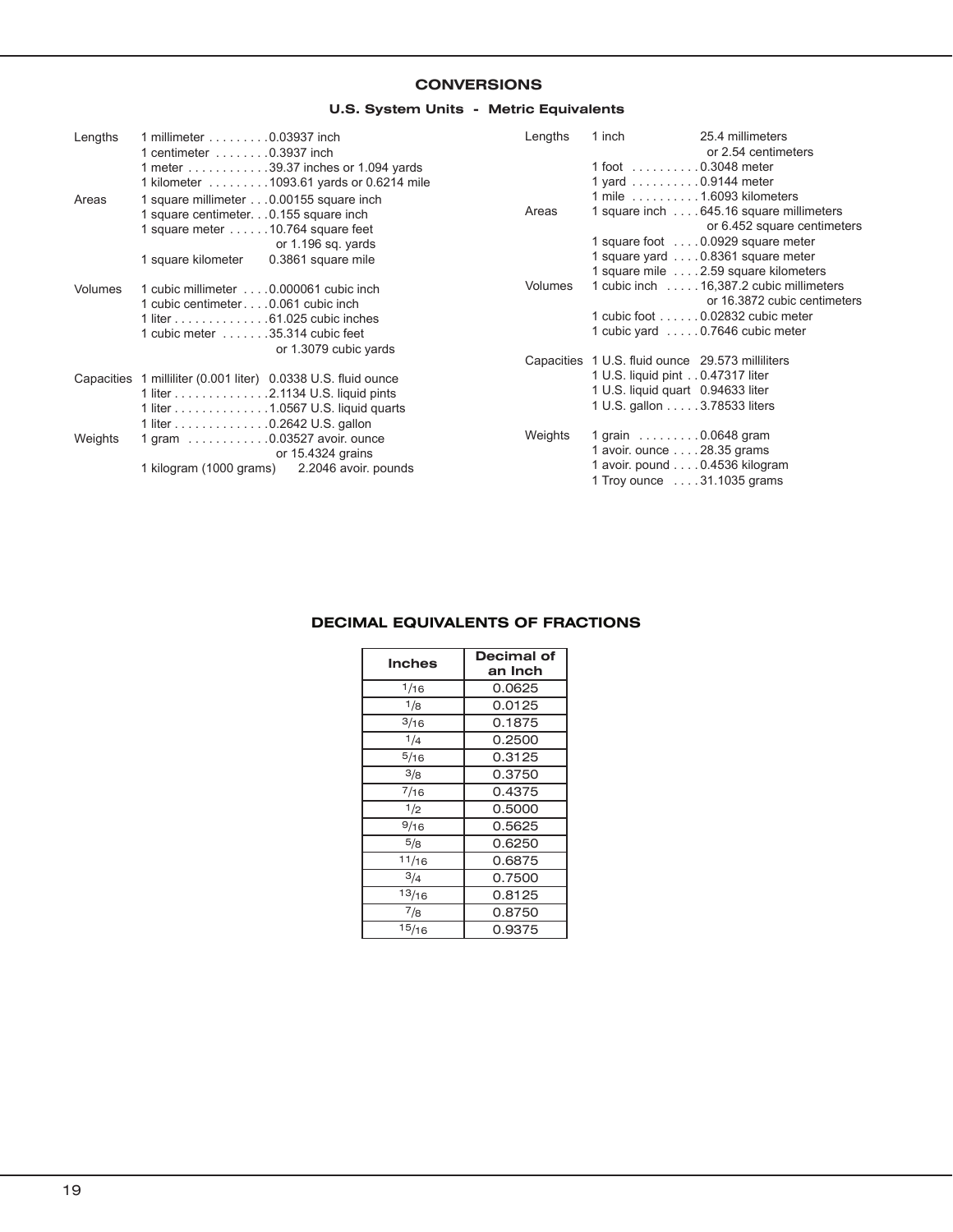## **DEFINITION OF TERMS**

**BxS - Bell (female) x spigot (male) joint.**

**Bond Line - Area where two surfaces are bonded together.**

**Closed Secondary Containment Piping System - A secondary piping system with ends normally closed at the tank and sump with a minimum rated pressure of 50 psig (350 kPa).**

**Cocked Joint - Appearance of BxS joint that is improperly aligned.**

**Cool Weather Conditions - Below 65ºF.**

**Cure Time - Time for a joint to completely cure after it is bonded.**

**Damaged Pipe - Pipe that has been affected by excessive external or bending loads.**

**Glue Line - See bond line.**

**Improperly Cured Joint - Joint that is not cured.**

**Joint Backout - A spigot that backs out of a bell due to incomplete lock up or movement at the other end of the pipe.**

**Lock Up - Spigot is fully engaged with the bell until there is no pivot action in the joint.**

**Machined Surface - Area of pipe or fitting that is machined to remove the surface gloss so that it may be bonded.**

**Matched Taper - The matching tapers on a BxS or T.A.B. joint.**

**Mechanical Locking - See lock up.**

**Open Secondary Containment Piping System - A secondary piping system with ends normally open at the sump and a minimum rated pressure of 5 psig (35 kPa).**

**Pot Life - Time allowed to make bonds with adhesive after mixed.**

**T.A.B. - Threaded and Bonded - Tapered joint with shallow threads to prevent joint back out.**

**Working Life - See pot life.**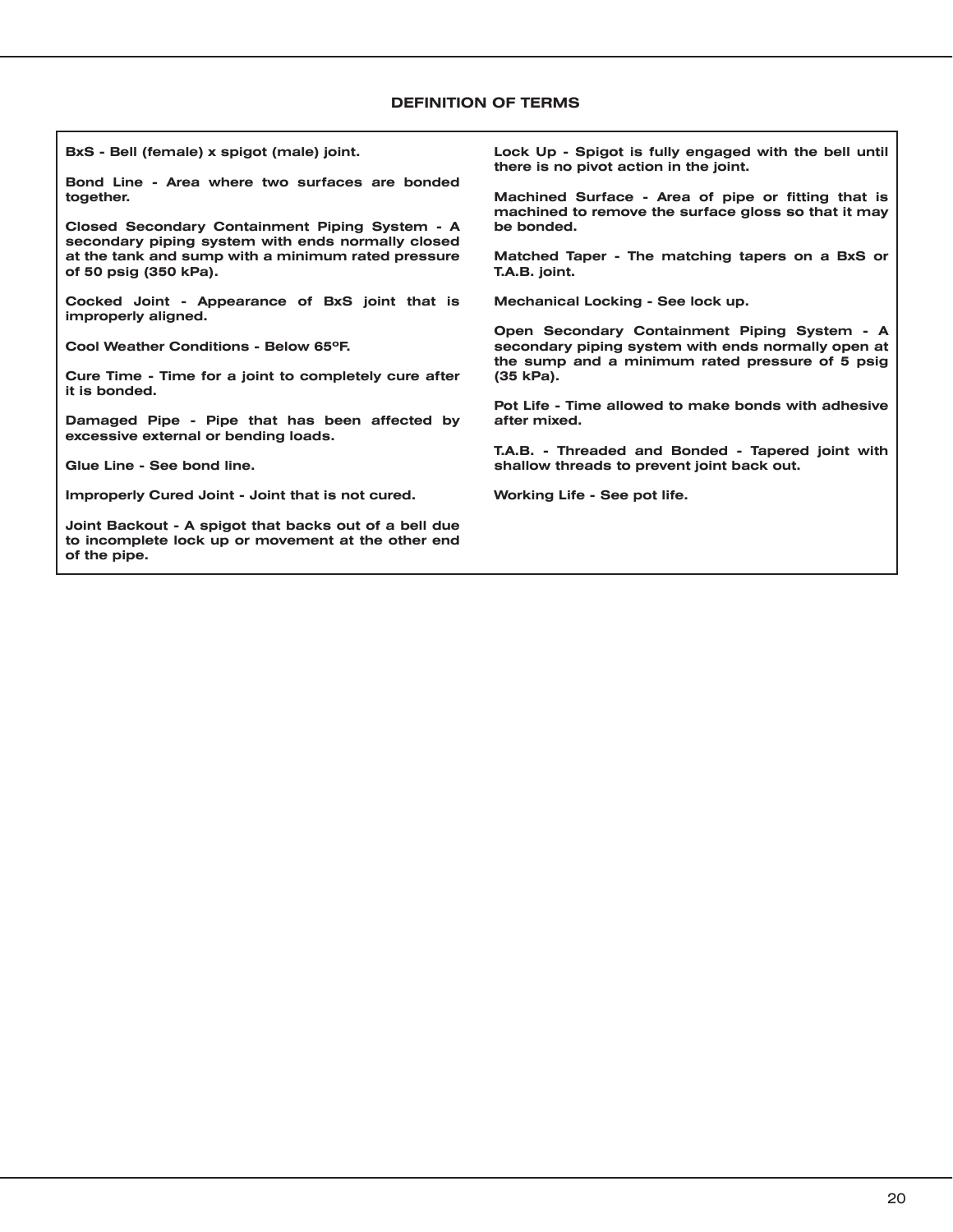| <b>NOTES</b> |
|--------------|
|              |
|              |
|              |
|              |
|              |
|              |
|              |
|              |
|              |
|              |
|              |
|              |
|              |
|              |
|              |